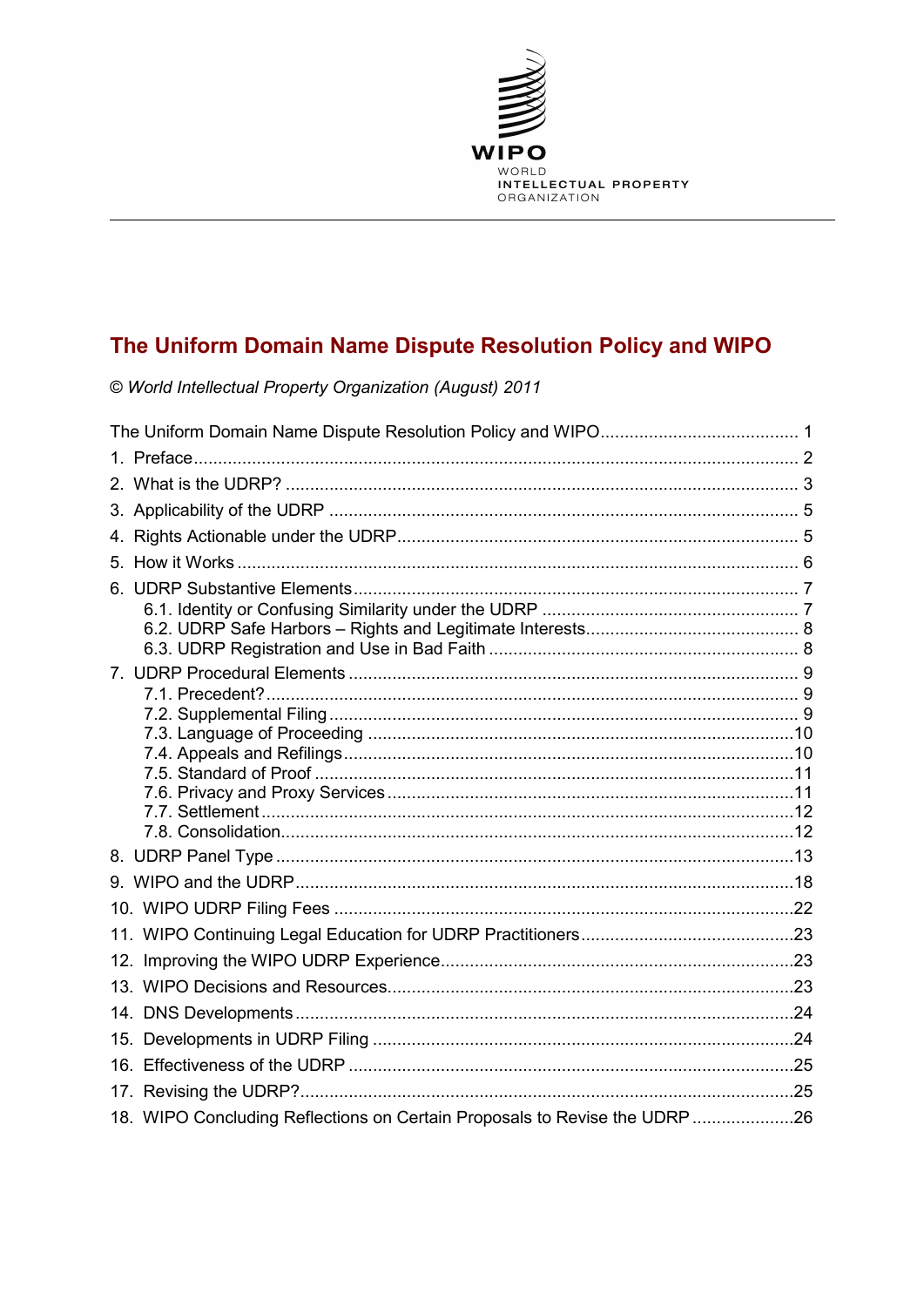# **1. PREFACE**

This paper was prepared by the WIPO Arbitration and Mediation Center in August 2011 to provide an overview of the Uniform Domain Name Dispute Resolution Policy and WIPO's role in relation thereto, for the purpose of informing discussion at the September 2011 INTA Conference on Trademarks and the Internet on the issue of whether it would be wise to review and make changes to the UDRP, at least at this time. This paper thus takes its place among numerous other public, non-profit WIPO contributions to the operation and on-going maintenance of the UDRP, including the WIPO Overview of WIPO Panel Views on Selected UDRP Questions, Second Edition ("WIPO Overview 2.0") (available at www.wipo.int/amc/en/domains/search/overview2.0/index.html), the WIPO Legal Index of WIPO UDRP Decisions (available at www.wipo.int/cgi-bin/domains/search/legalindex), and extensive WIPO engagement with ICANN on UDRP-related matters (selected correspondence available at

http://www.wipo.int/amc/en/domains/resources/icann/index.html).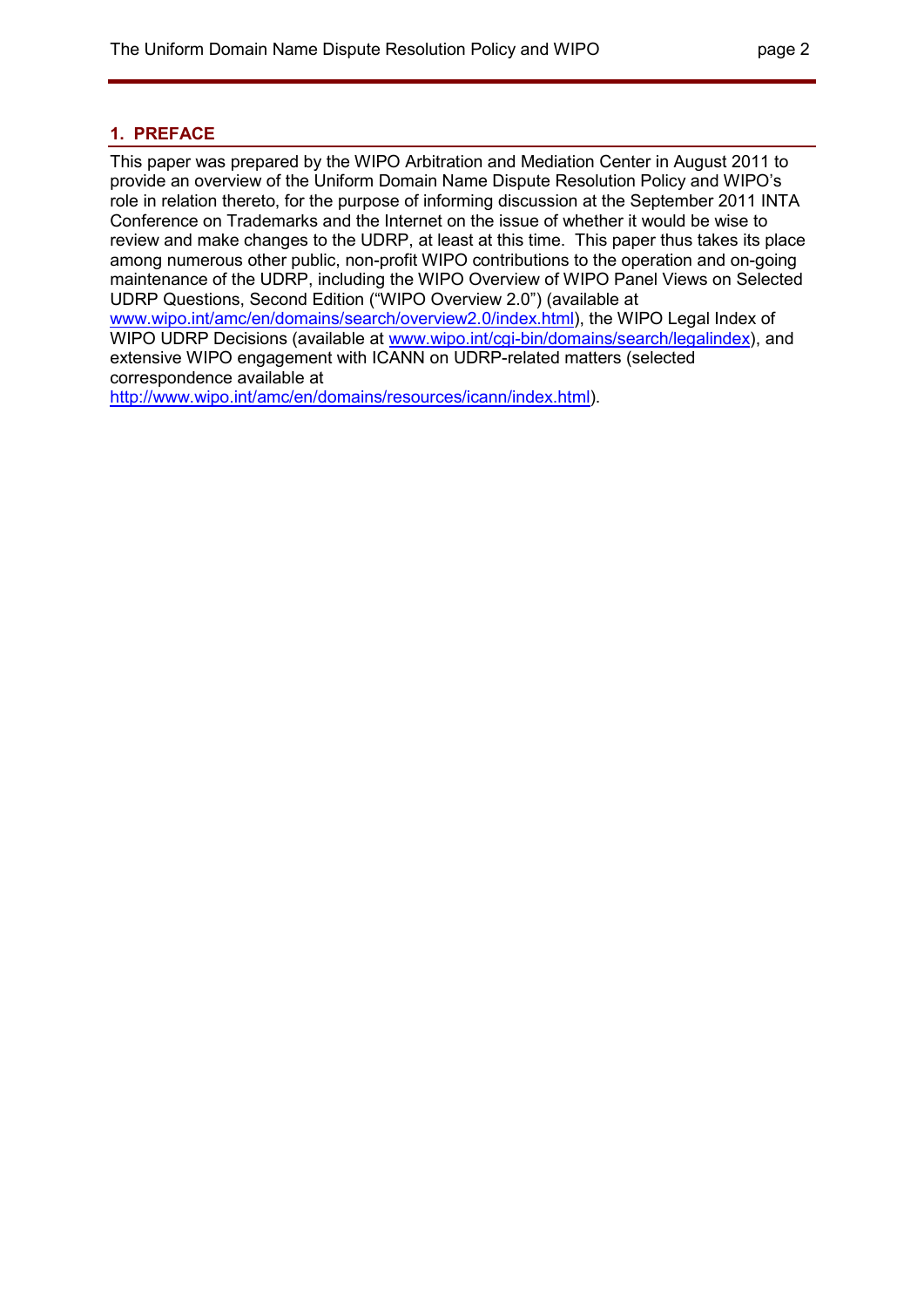# **2. WHAT IS THE UDRP?**

The Uniform Domain Name Dispute Resolution Process was adopted by ICANN in 1999 on the basis of recommendations made by WIPO in the First WIPO Internet Domain Name Process. The UDRP is limited to clear cases of bad-faith, abusive registration and use of domain names and has proven highly popular among trademark owners. To date, some 35,000 UDRP cases have been processed. Looked at holistically, the results speak for themselves in terms of overall numbers of cybersquatting disputes kept out of the courts.



**Table 1: Total UDRP Cases Filed (as at August 8, 2011): 36,443** 



**Table 2: UDRP Decisions Rendered (as at August 8, 2011): 28,270**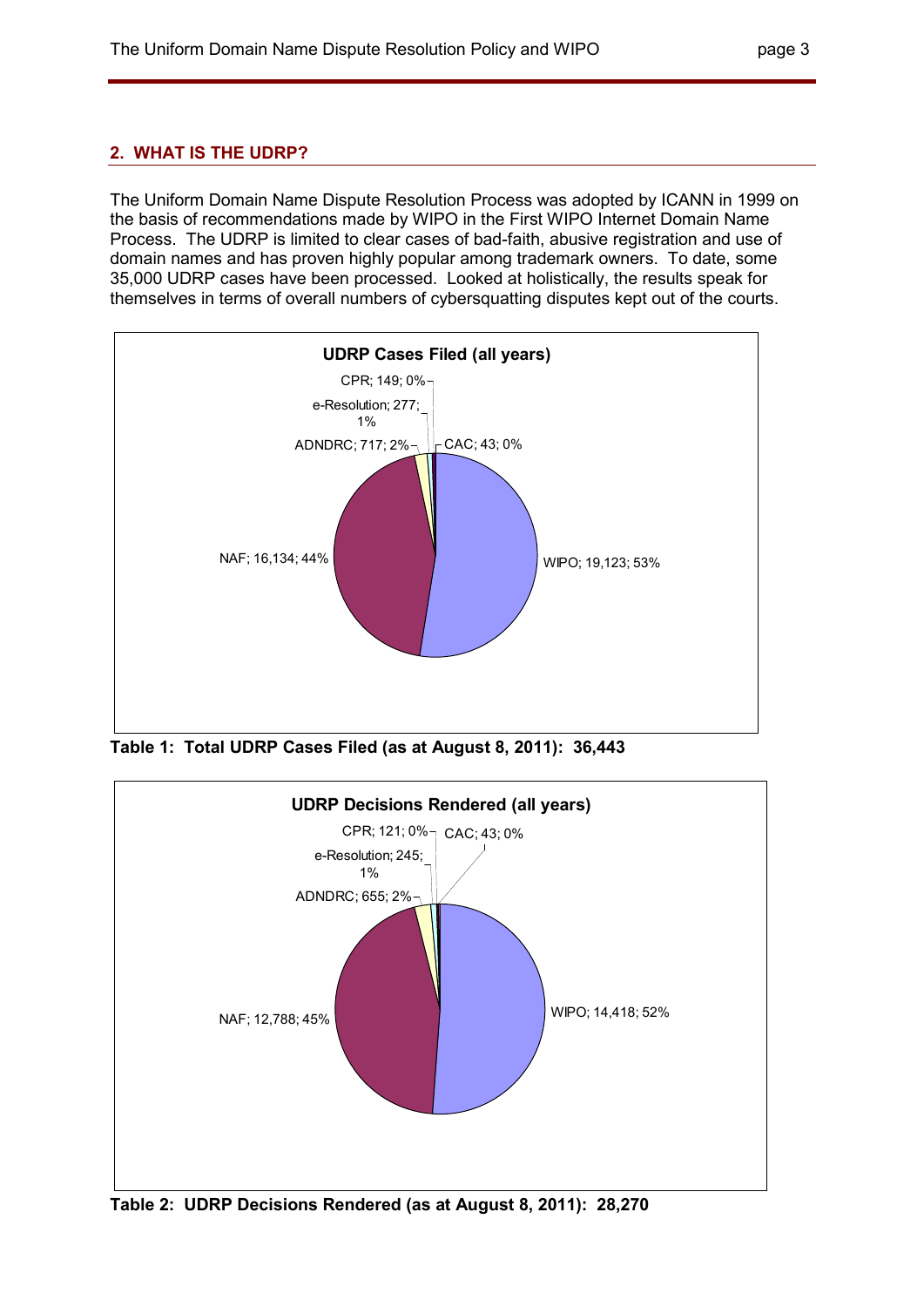

**Table 3: WIPO UDRP Case Filing Trends (by Year)** 



\*\* Inactive Providers (no longer offering services): CPR (121) 64.5%; eResolution (245) 60.8%

**Table 4: Percentage of UDRP decisions in which Panels have found cybersquatting, resulting in an order of Transfer (or Cancellation)**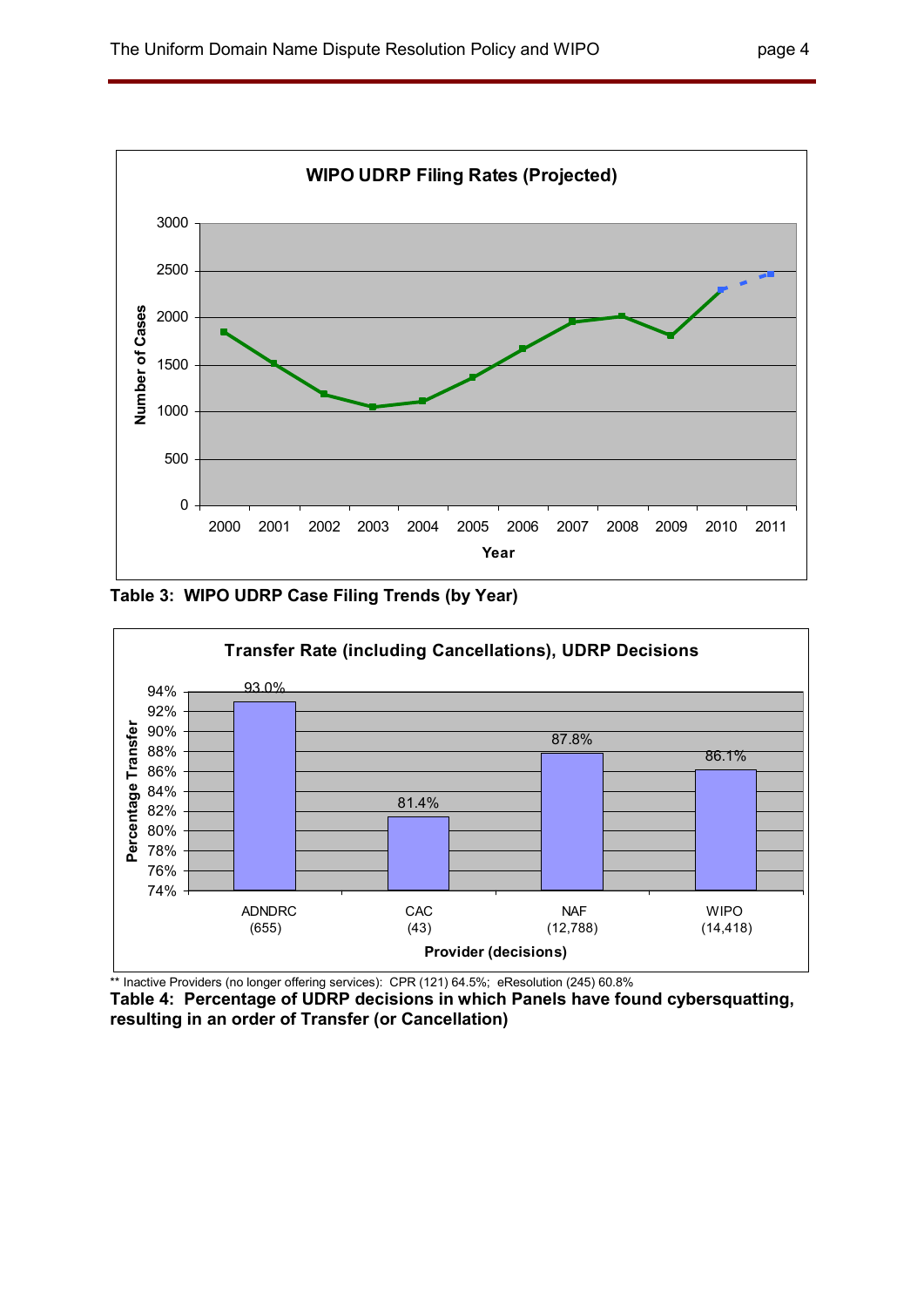

**\*\***Inactive Providers: eResolution 11.6%/CPR 18.8%

# **Table 5: UDRP Settlement/Termination Rate (as at August 8, 2011)**

Being administrative (and not arbitral), the UDRP procedure is optional for trademark owners, but mandatory for (gTLD) domain name registrants. The UDRP does not prevent either party from submitting a dispute to a national court of competent jurisdiction; but very few cases that have been decided under the UDRP have been brought before national courts.

(See e.g. WIPO Selected UDRP-related Court Cases at www.wipo.int/amc/en/domains/challenged.)

# **3. APPLICABILITY OF THE UDRP**

The UDRP applies to registrations in generic top-level domains (gTLDs), such as .com, .net and .org, and will apply to any new gTLDs introduced. (Additionally, many country-code top-level domains (ccTLDs) have adopted the UDRP or a variation thereof, some 65 of which are administered by WIPO.)

(See e.g. WIPO Domain Name Dispute Resolution Service of ccTLDs at www.wipo.int/amc/en/domains/cctld/index.html.)

# **4. RIGHTS ACTIONABLE UNDER THE UDRP**

The UDRP requires a complainant to have rights in a trade or service mark. UDRP Panels have long interpreted this to include unregistered rights. Personal names, descriptive terms and geographical identifiers (though not actionable as such) may be actionable to the extent that they have acquired secondary meaning (through appropriately evidenced use) as a mark.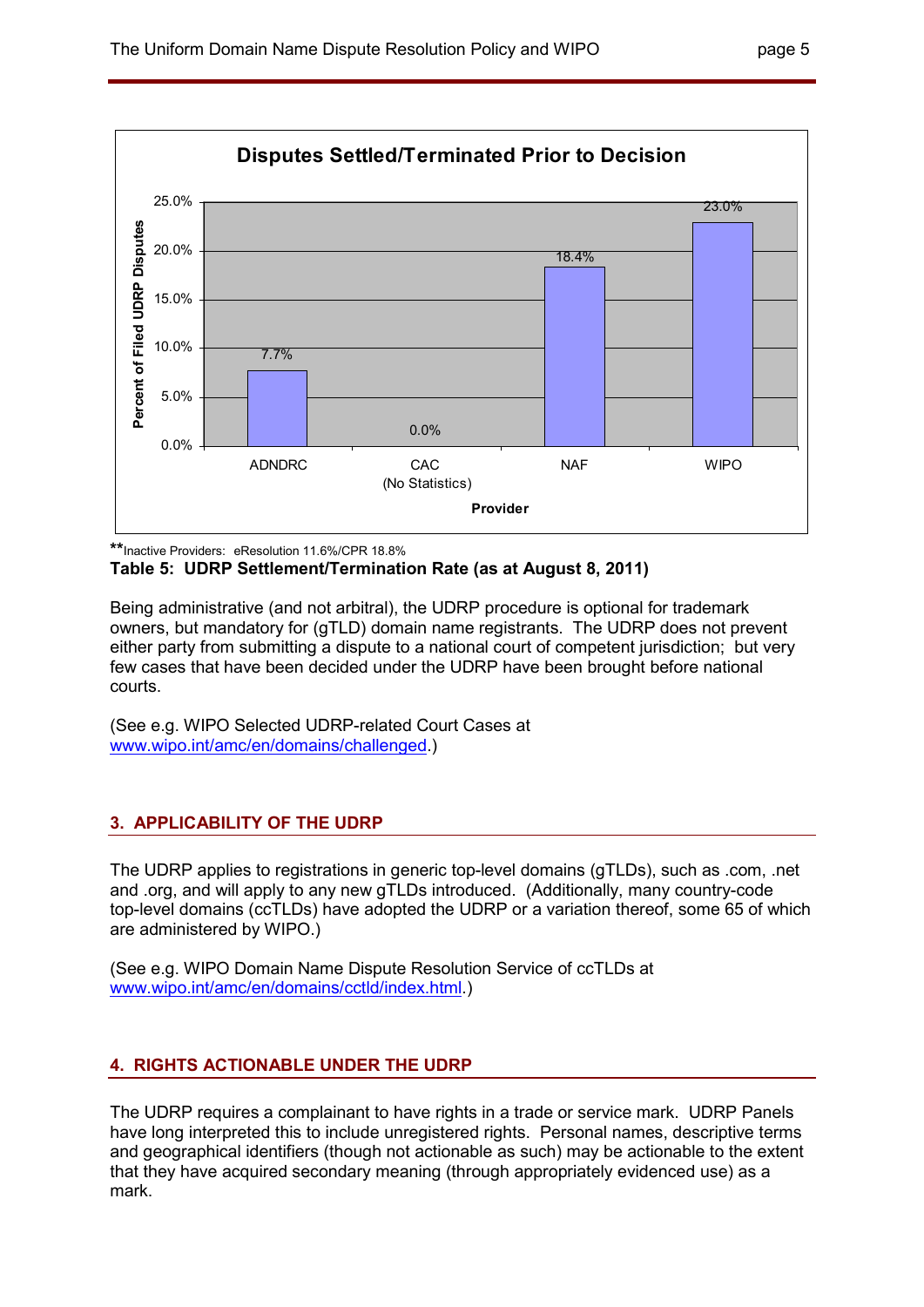In most circumstances, a licensee of a trademark (or a related company such as a subsidiary or parsent to the registered holder of a trademark) would be considered to have rights in a trademark under the UDRP.

(See e.g. WIPO Overview of WIPO Panel Views on Selected UDRP Questions, Second Edition ("WIPO Overview 2.0") www.wipo.int/amc/en/domains/search/overview2.0/index.html, paragraphs 1.4 to 1.8.)

### **5. HOW IT WORKS**

Under the UDRP, the rights-holding complainant submits its electronic complaint to the provider, which has five days to conclude an administrative compliance review of the complaint. Typically, this will include registrar verification of relevant registrant name and contact information, along with a request for confirmation that the disputed domain name has been locked pending resolution of the dispute. In the event that any administrative deficiencies are identified in the complaint, the Complainant has five days within which to correct these. On successful conclusion of the administrative compliance check, the provider proceeds to formally commence the proceedings by forwarding a copy of the Complaint (including any Annexes) to the Respondent by email. The provider also sends written notice of the dispute to the Respondent to any available postal address and/or fax number.

The respondent has 20 days to file a response from the date the Provider notifies the respondent of a filed complaint. The Provider then appoints an independent single- or three-member panel to decide the case. (Either party may elect a three-member panel.)



**Table 6: WIPO UDRP Flow Chart** 

A reasoned decision is taken within two weeks by the panel. If the panel orders the transfer or cancellation of the domain name (these are the sole remedies available, with monetary damages, in particular, being excluded), the registrar is obliged to implement the decision,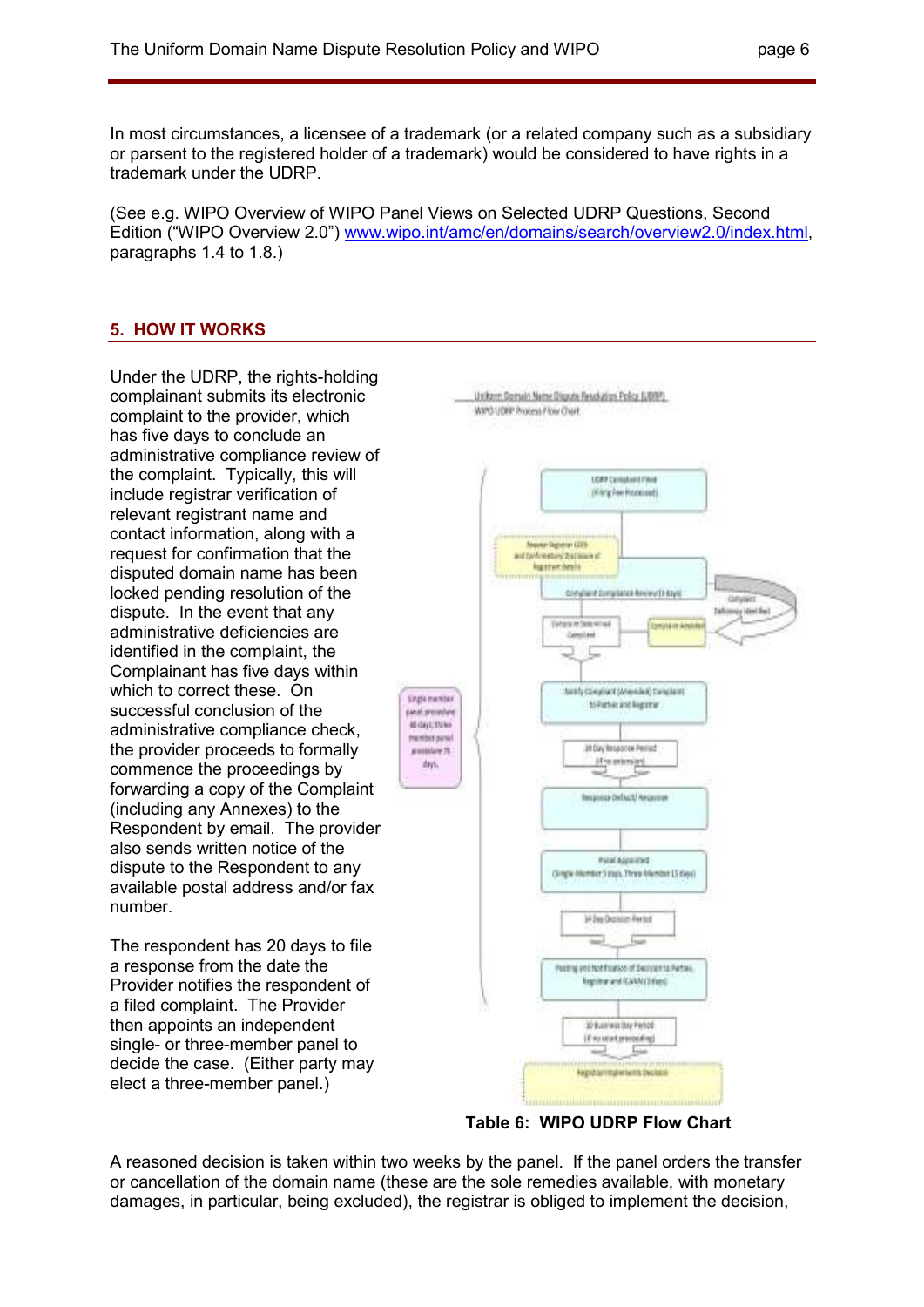except if the losing domain name registrant files a case concerning the disputed domain name in a competent court against the complainant within ten business days of notification of the panel decision. The UDRP Provider posts notice of the filing of a case and the full text of decisions on its website.

(All WIPO UDRP decisions are searchable through the online index of WIPO UDRP Decisions, which allows structured access to the large quantity of legal and other data contained in those decisions. The WIPO Center also provides a unique jurisprudential overview which draws on the some 20,000 cases administered by WIPO to reflect a balanced statement of some 50 substantive and procedural UDRP issues. The WIPO legal index and jurisprudential overview, which help parties and panels from around the world, are one of a number of freely available UDRP resources on the WIPO Center website, at www.wipo.int/amc/en/domains/.)

# **6. UDRP SUBSTANTIVE ELEMENTS**

For a UDRP complaint to succeed, the complainant must establish that the following three cumulative criteria are met:

(i) the domain name is identical or confusingly similar to a trademark or service mark in which the complainant has rights; and

(ii) the registrant of the domain name has no rights or legitimate interests in respect of the domain name; and

(iii) the domain name has been registered and is being used in bad faith.

# 6.1. Identity or Confusing Similarity under the UDRP

The first element of the UDRP has been found by Panels to serve essentially as a low-threshold, standing requirement; although the UDRP requires trade or service mark rights, it does not impose a high-bar, trademark confusion test as such.

Panels have generally found the threshold test for confusing similarity under the UDRP to involve a direct comparison between the trademark and the alphanumeric string of the domain name at issue to assess likelihood of Internet-user confusion. The test is usually applied without regard to website content, or to the relevant gTLD (though new gTLDs may impact on this). The degree of distinctiveness of the mark at issue may be a factor, however, along with the extent to which the domain name at issue may contain alpha-numeric elements additional to those of the mark.

In order to satisfy the UDRP test, the relevant trademark would generally need to be recognizable, as such, within the domain name, with the addition of common, dictionary, descriptive or negative terms typically regarded by Panels as insufficient to prevent threshold Internet-user confusion.

A domain name consisting of a trademark and a negative or pejorative term (such as [trademark]sucks.com) would generally be considered confusingly similar to the complainant's trademark for the purpose of satisfying the standing requirement under the first element of the UDRP (with the merits of such cases typically decided under subsequent elements).

(See e.g. WIPO Overview 2.0, paragraphs 1.2 and 1.3).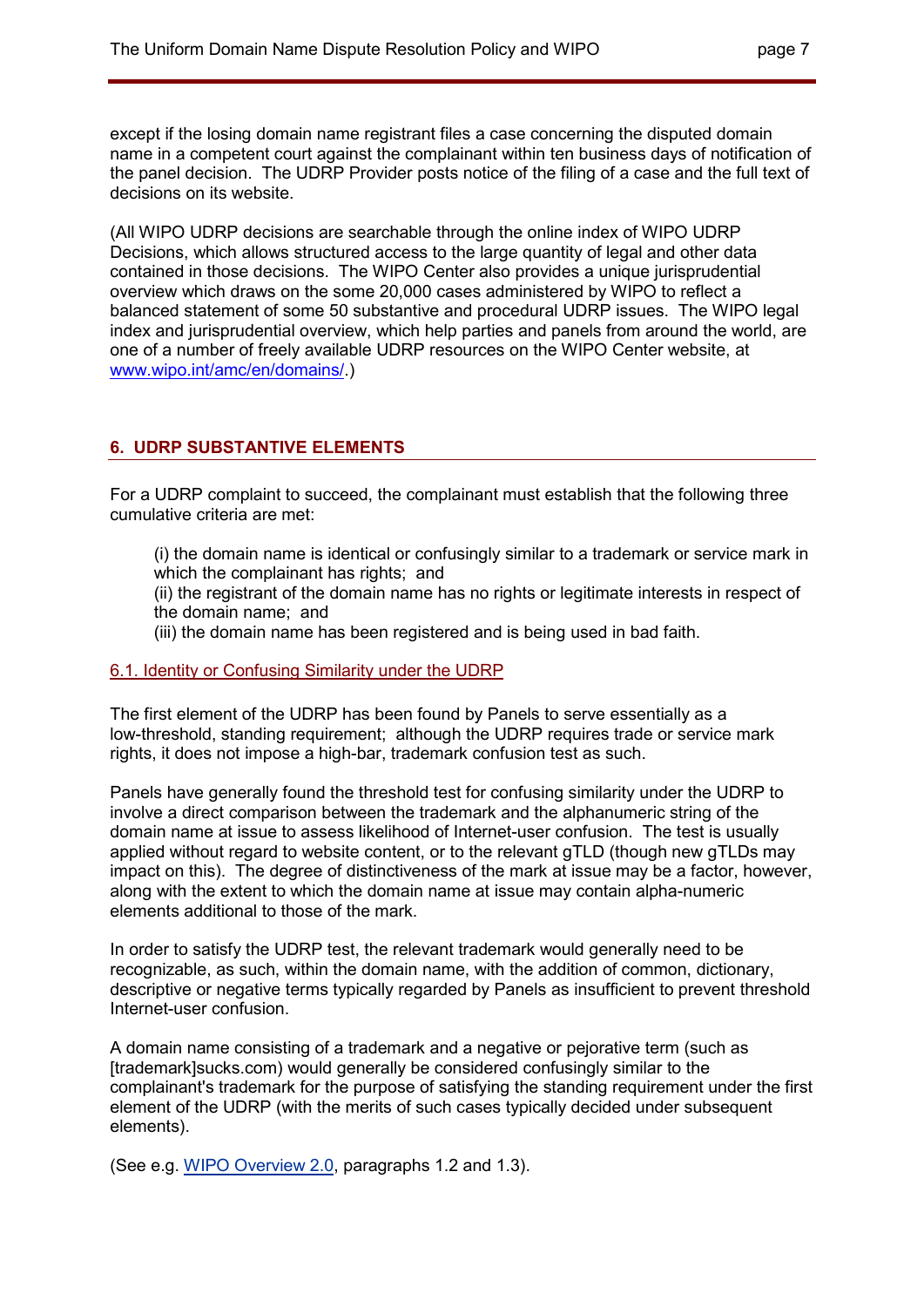Examples of UDRP "sucks" cases in which WIPO panels have found confusingly similarity for first element UDRP purposes have included: D2000-0662 <**wal-mart**sucks.com>; D2006-1627 <**dellorusso**sucks.com>; D2007-0143 <**airfrance**suck.com>; D2008-0006 <**bakersdelight**lies.com>; D2008-0253 <**redbull**sucks.com>; D2008-0430 <**metrolink**sucks.com>; D2008-0647 <**sermo**sucks.com>; D2008-1325 <**alamo**-sucks.com>; D2009-0020 <**airaustral**sucks.com>.

### 6.2. UDRP Safe Harbors – Rights and Legitimate Interests

The UDRP lists several (non-exclusive) examples of registrant rights or legitimate interests, including using the domain name in connection with a *bona fide* offering of goods or services, the registrant being commonly known by the disputed domain name, and legitimate non-commercial or fair use.

While the overall burden of proof under the UDRP falls on the Complainant, UDRP panels have recognized the difficulties inherent in proving a negative with respect to registrant rights or legitimate interests. Hence, where a Complainant makes an initial *prima facie* case that the Respondent lacks rights or legitimate interests in a disputed domain name, the burden of production on this element generally passes to the Respondent.

(See e.g. WIPO Overview 2.0, paragraph 2.1.)

Panels have recognized that mere registration of a domain name – even one that is comprised of a confirmed dictionary word or phrase (which may be generic with respect to certain goods or services) – may not in and of itself confer rights or legitimate interests in the domain name. Normally, in order to find rights or legitimate interests in a domain name based on the generic or dictionary meaning of a word or phrase contained therein, the domain name would need to be genuinely used or at least demonstrably intended for such use in connection with the relied-upon meaning (and not, for example, to trade off third-party rights in such word or phrase). (e.g. a respondent may well have a right to a domain name "apple" if it uses it for a genuine site for apples, but not if the site is aimed at selling computers or MP3 players, for example, or an inappropriate other purpose).

(See e.g. WIPO Overview 2.0, paragraph 2.2.)

6.3. UDRP Registration and Use in Bad Faith

The requirement under the UDRP for registration *and* use in bad faith has, for the most part, been interpreted by Panels as imposing a cumulative (or conjunctive) requirement.

The UDRP lists several inclusive examples of bad faith, for example, indications that the domain name has been registered for the purpose of selling it to the complaining trademark owner or their competitor, or used for attracting visitors to the registrant's site for commercial gain by creating a likelihood of confusion with complainant's trademark.

"Registration" of a domain name has generally been interpreted by Panels to include "acquisition" (e.g. in the case of bulk sale of domain name portfolios, assessment of the purchasing party's *bona fides* would typically be at the time of that party's (new or most recent) acquisition of the relevant domain name registrations), and in a very small number of cases, has been extended to include domain name "renewal".

# (See e.g. WIPO Overview 2.0, paragraph 3.7.)

"Use" of a domain name has generally been interpreted by Panels to encompass passive holding of a domain name in certain circumstances (which can include mere sporadic use or parking by a third party), and registrants will normally be deemed responsible for third party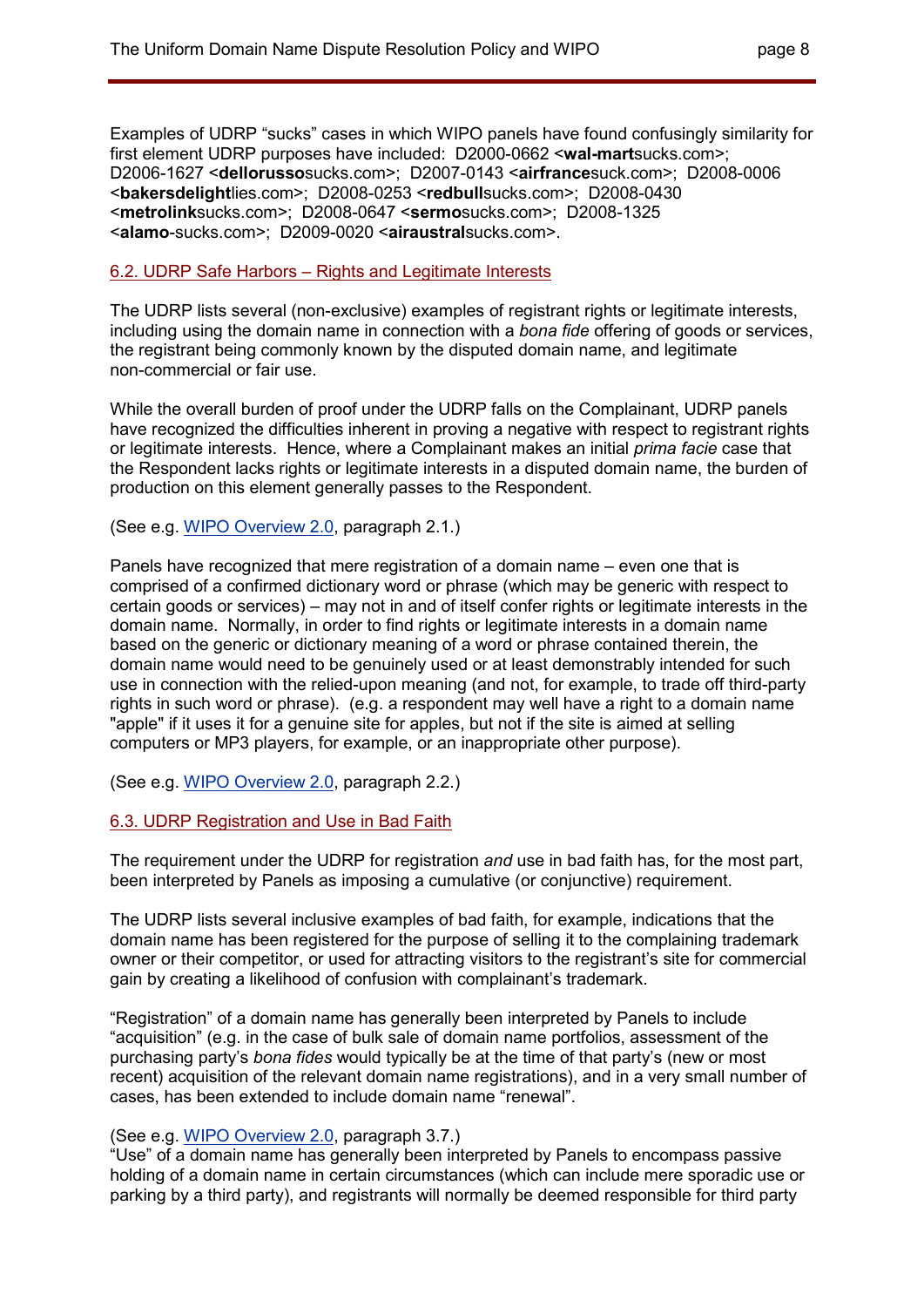or "automatically" generated material (e.g. pay-per-click advertising found to be targeting complainant trademark value) appearing on a website at a disputed domain name, unless registrants can show some good faith attempt to have such material removed.

(See e.g. WIPO Overview 2.0, paragraphs 3.2. and 3.8.)

While recognizing that use of a privacy or proxy registration service may not, in and of itself, be an indication of bad faith, Panels have found that the manner in which such services are used can, in certain circumstances, constitute a factor indicating bad faith (e.g. when used in combination with otherwise incomplete contact information, or a continued concealment of the "true" or "underlying" registrant, possibly including that registrant's actual date of acquisition, upon the institution of a UDRP proceeding).

(See e.g. WIPO Overview 2.0, paragraph 3.9.)

# **7. UDRP PROCEDURAL ELEMENTS**

### 7.1. Precedent?

The UDRP does not operate on a strict doctrine of precedent. However, panels consider it desirable that their decisions are consistent with prior panel decisions dealing with similar fact situations. This ensures that the UDRP system operates in a fair, effective and predictable manner for all parties, while responding to the continuing evolution of the domain name system.

(See e.g. WIPO Overview 2.0, paragraph 4.1.)

#### 7.2. Supplemental Filing

As the UDRP Rules grant the Panel sole discretion to request further statements and determine the admissibility of evidence which may include an unsolicited filing, such filings, when received from a party, would (at WIPO) typically be put before the panel upon the panel's appointment for determination as to admissibility, and assessment of need for any further procedural steps.

The party submitting its filing would normally need to show its relevance to the case and why it was unable to provide that information in the complaint or response. Most panels that have allowed unsolicited filings have tended to require some showing of "exceptional" circumstances.

Panels which accept a supplemental filing from one side typically allow the other party the opportunity to file a reply to such supplemental filing. In either scenario, or on its own initiative, a panel may request further evidence, information or statements from one or other of the parties by way of administrative panel order.

(Whether or not ultimately accepted by a Panel, there is no extra processing charge for Supplemental Filings at WIPO.)

(See e.g. WIPO Overview 2.0, paragraph 4.2).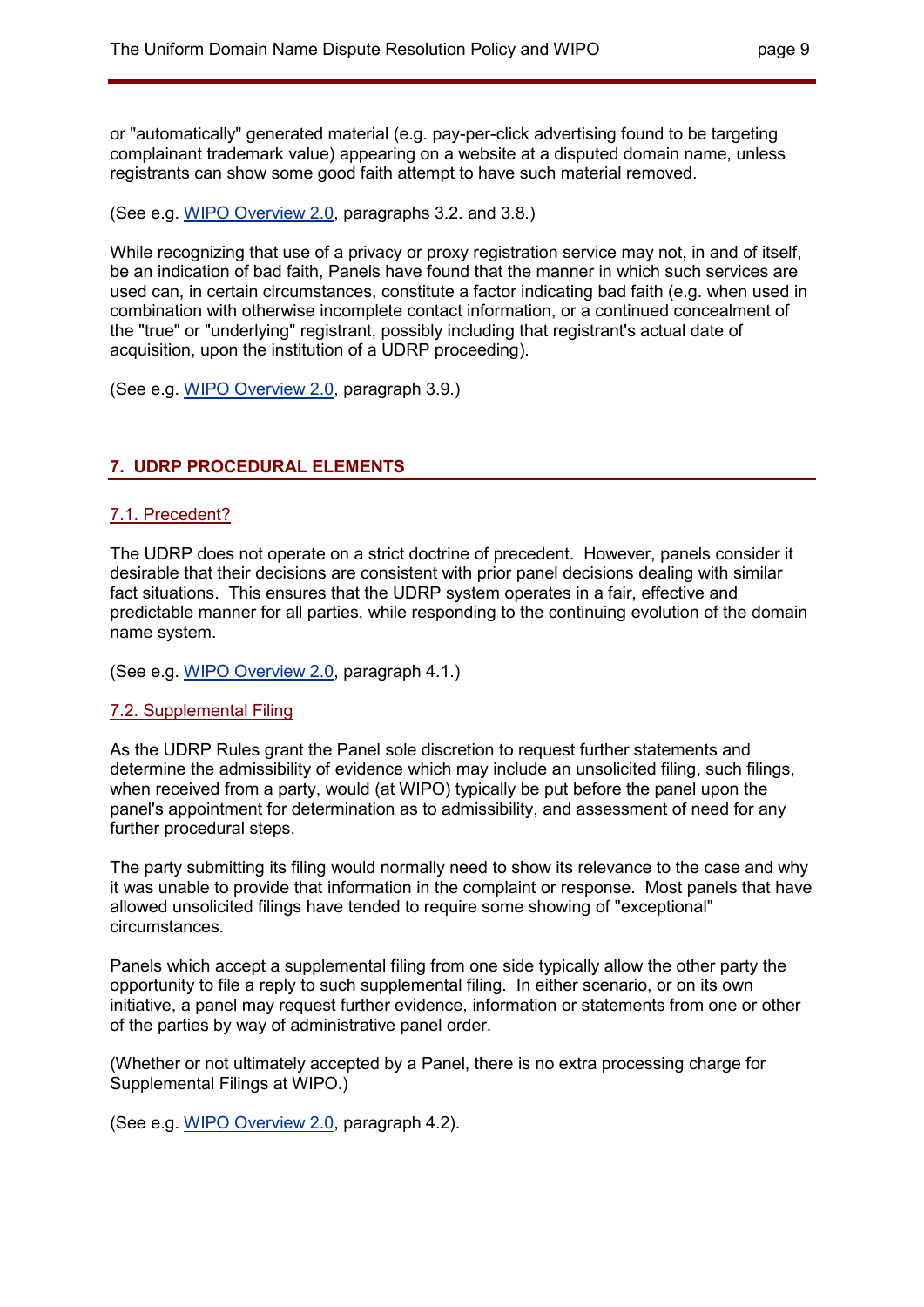# 7.3. Language of Proceeding

The language of the proceeding is the language of the registration agreement, unless both parties agree otherwise, or the panel determines otherwise under paragraph 11 of the UDRP Rules.

Recognizing the practical need which may arise for a preliminary determination of the language of proceeding prior to their appointment, WIPO panels have found that, in certain situations, where the respondent can apparently understand the language of the complaint (or having been given a fair chance to object has not done so), and the complainant would be unfairly disadvantaged by being forced to translate its pleadings, a provider may accept the language of the complaint, even if it is different from the language of the registration agreement. Such acceptance is subject to the panel's authority to determine the appropriate language of the proceeding on appointment. Likewise, in appropriate circumstances, a response in a language different from that of the complainant may be accepted.

(See e.g. WIPO Overview 2.0, paragraph 4.3, including for a description of the language request and party comment process offered at WIPO, and for which WIPO does not charge extra.)





#### 7.4. Appeals and Refilings

The UDRP does not include an appeals process as such – parties who wish to do so may pursue a matter *de novo* in court. The UDRP was originally designed as a simple, expedient and cost effective alternative to court options for clear cases of cybersquatting operating across multiple legal jurisdictions. Any appeals option introduced as a matter of right within such framework would inevitably add time, complexity and uncertainty to the process. (By way of example, the UDRP operates over a maximum time frame of some 75 days for a three-member panel, whereas under the Uniform Rapid Suspension System (as shaped by ICANN), which includes provision for multiple experts and panels, defaulting respondent extensions of up to a year, and an appeals mechanism, it may take over one year to resolve a single dispute under the Uniform Rapid Suspension System (URS), even before subsequent UDRP and/or national court options may be considered.)

UDRP Panels have recognized a limited basis within the UDRP on which an unsuccessful UDRP complainant of first instance may qualify to bring a refiled UDRP case.

A refiled case concerns the complainant submitting a second complaint involving the same domain name(s) and the same respondent(s) as in an earlier complaint that had been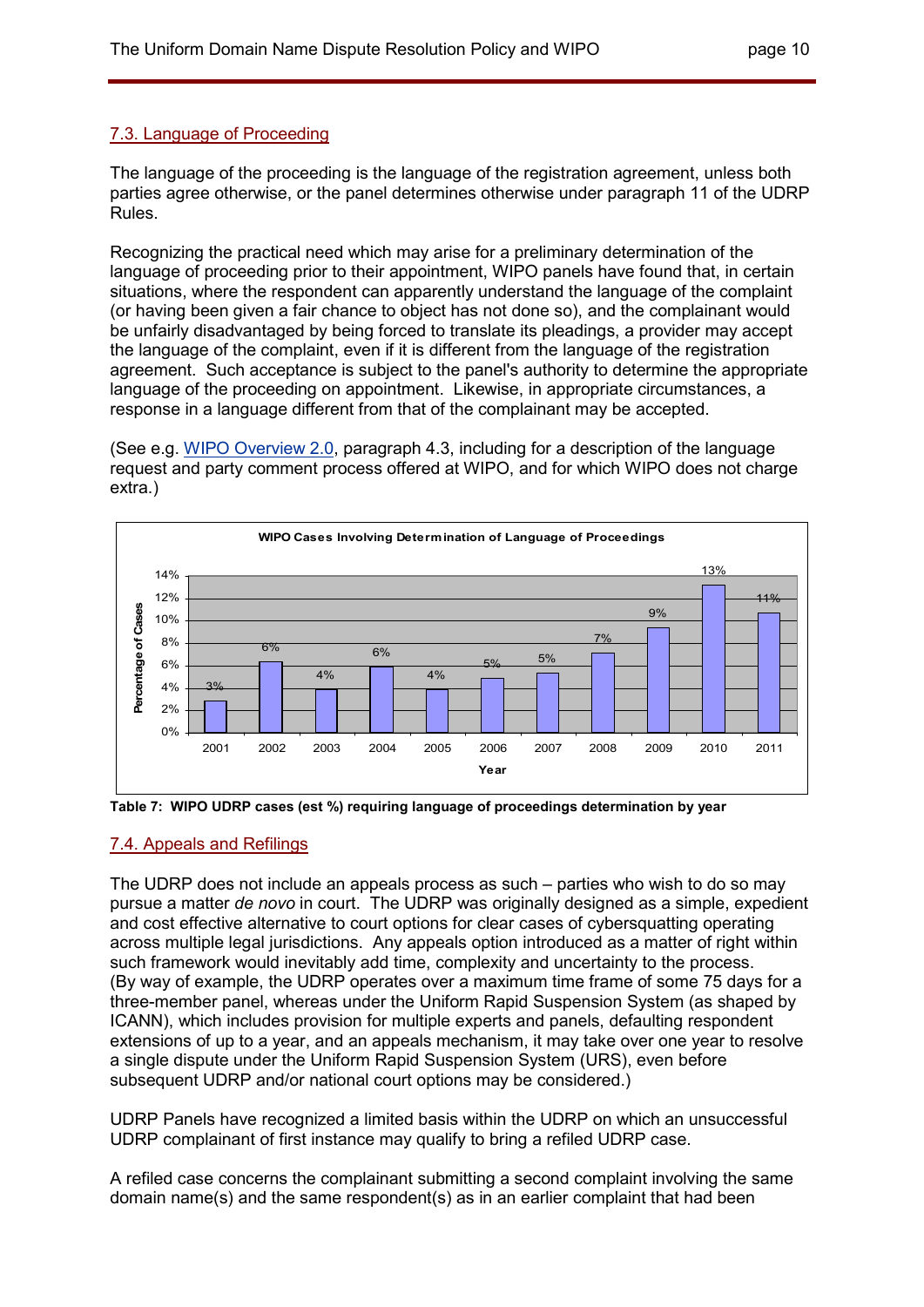denied. A refiled case may only be accepted in limited circumstances. These circumstances include when the complainant establishes in the complaint that relevant new actions have occurred since the original decision, or that a breach of natural justice or of due process has occurred, or that there was other serious misconduct in the original case (such as perjured evidence). A refiled complaint would usually also be accepted if it includes newly presented evidence that was reasonably unavailable to the complainant during the original case.

A refiling complainant must clearly indicate the grounds allegedly justifying the refiling of the complaint, and a refiling complainant's failure to clearly identify that its complaint is a refiling of an earlier UDRP complaint may constitute a material omission for the purpose of any panel assessment of reverse domain name hijacking.

(See e.g. WIPO Overview 2.0, paragraph 4.4.)

# 7.5. Standard of Proof

The general standard of proof under the UDRP is "on balance" – often expressed as the "balance of probabilities" or "preponderance of the evidence" standard. Under this standard, an asserting party would typically need to establish that it is more likely than not that the claimed fact is true. (This may be contrasted with, for example, the more onerous standard of ("clear and convincing") proof required to obtain the lesser remedy of suspension under the procedurally more complex URS.)

(See e.g. WIPO Overview 2.0, paragraph 4.7.)

A respondent is not obliged to participate in a UDRP proceeding, and a default does not result in an automatic determination in complainant's favor, but if a respondent fails to reply, asserted facts may be taken as true, and reasonable inferences drawn from information provided by the complainant.

# 7.6. Privacy and Proxy Services

WIPO UDRP panels have recognized on the issue more generally, pending any uniform instructions from ICANN on the issue, that where a disclosure of an "underlying registrant" occurs, the following is appropriate:

(i) the WIPO Center makes the (typically registrar-disclosed) "underlying registrant" information available to the complainant, and provides the complainant with an opportunity to amend the complaint to reflect that information should the complainant so choose;

(ii) should a complainant choose not to amend its complaint in such circumstances, this would not normally amount to a complaint deficiency for the purpose of administrative compliance under the UDRP Rules;

(iii) in practical terms, a complainant's choices include either to *add* a disclosed underlying registrant as a co-respondent to the complaint, or to *replace* the originally named privacy or proxy service with the disclosed "underlying registrant", and may choose to amend or supplement its substantive pleadings in light of any such disclosure;

(iv) in light of the definition of mutual jurisdiction in the UDRP Rules, a complainant may rely for such purposes on the location of the registered domain name holder as it appeared in the "WhoIs" when the complaint was filed (even if that may be the location of the initially-listed proxy or privacy service);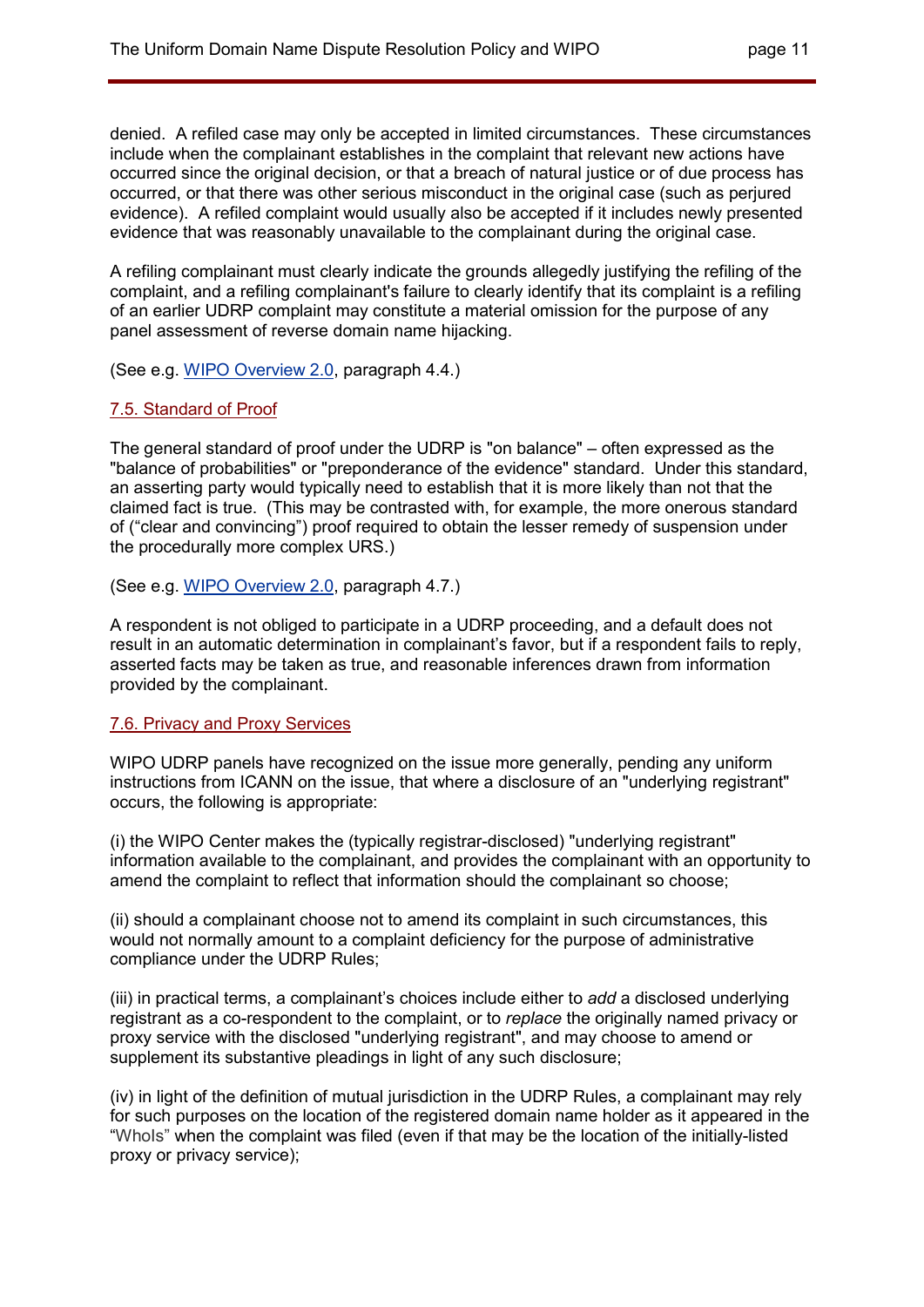(v) preserving panel discretion to determine the identity of the proper respondent in any case in which there may be ambiguity, forwarding a copy of the complaint on commencement and notification by the provider to any disclosed underlying registrant, as well as to the originally-named privacy or proxy service, and placing before the panel any timely reply received from either of these.

(WIPO does not charge extra for processing such cases, or any cases involving multiple party identity or aliases.)

(See e.g. WIPO Overview 2.0, paragraph 4.9.)

#### 7.7. Settlement

WIPO panels have recognized that UDRP proceedings may be suspended at the request of the parties to enable settlement of their dispute prior to panel appointment. Where a signed suspension request for such purpose identifying the period of time sought (typically not more than 30 days) is submitted to the WIPO Center by the complainant (and not objected to by the copied respondent) or by both parties, a notification would normally be issued to the parties and registrar advising the period of the suspension, and that the domain name should be unlocked only for the purpose of any transfer of the domain name from the registrant to the complainant under the terms of any agreed settlement between the parties.

In the latter scenario, in order to encourage settlement where appropriate, WIPO will fully refund the fee advanced for the not-yet-appointed panel. (See Table 5 concerning UDRP Settlement/Termination Rate (as at August 8, 2011).)

(WIPO does not charge extra for considering or giving effect to such requested suspensions.)

(See e.g. WIPO Overview 2.0, paragraph 4.12.)

Where agreed, parties may wish to use such suspension periods to avail themselves of mediation options to facilitate settlement.

A request from the parties to suspend proceedings to explore possible settlement options only after panel appointment would be at the discretion of the panel. Whether or not the proceedings have been suspended, where a settlement is found to have occurred prior to the rendering of the panel's decision, the panel would normally order the proceedings terminated in accordance with paragraph 17 of the UDRP Rules.

(The overall settlement/termination rate at WIPO in domain name disputes (gTLD+ccTLD) prior to panel appointment stands at 23.30% (amounting to 4,798 of 20,595 domain name cases filed with WIPO overall).

#### 7.8. Consolidation

WIPO panels have articulated principles governing the question of whether a UDRP complaint filed by multiple complainants may be brought against (one or more) respondents.

These criteria encompass situations in which (i) the complainants either have a specific common grievance against the respondent, or the respondent has engaged in common conduct that has affected the complainants' individual rights in a similar fashion; (ii) it would be equitable and procedurally efficient to permit the consolidation; or in the case of complaints brought (whether or not filed by multiple complainants) against more than one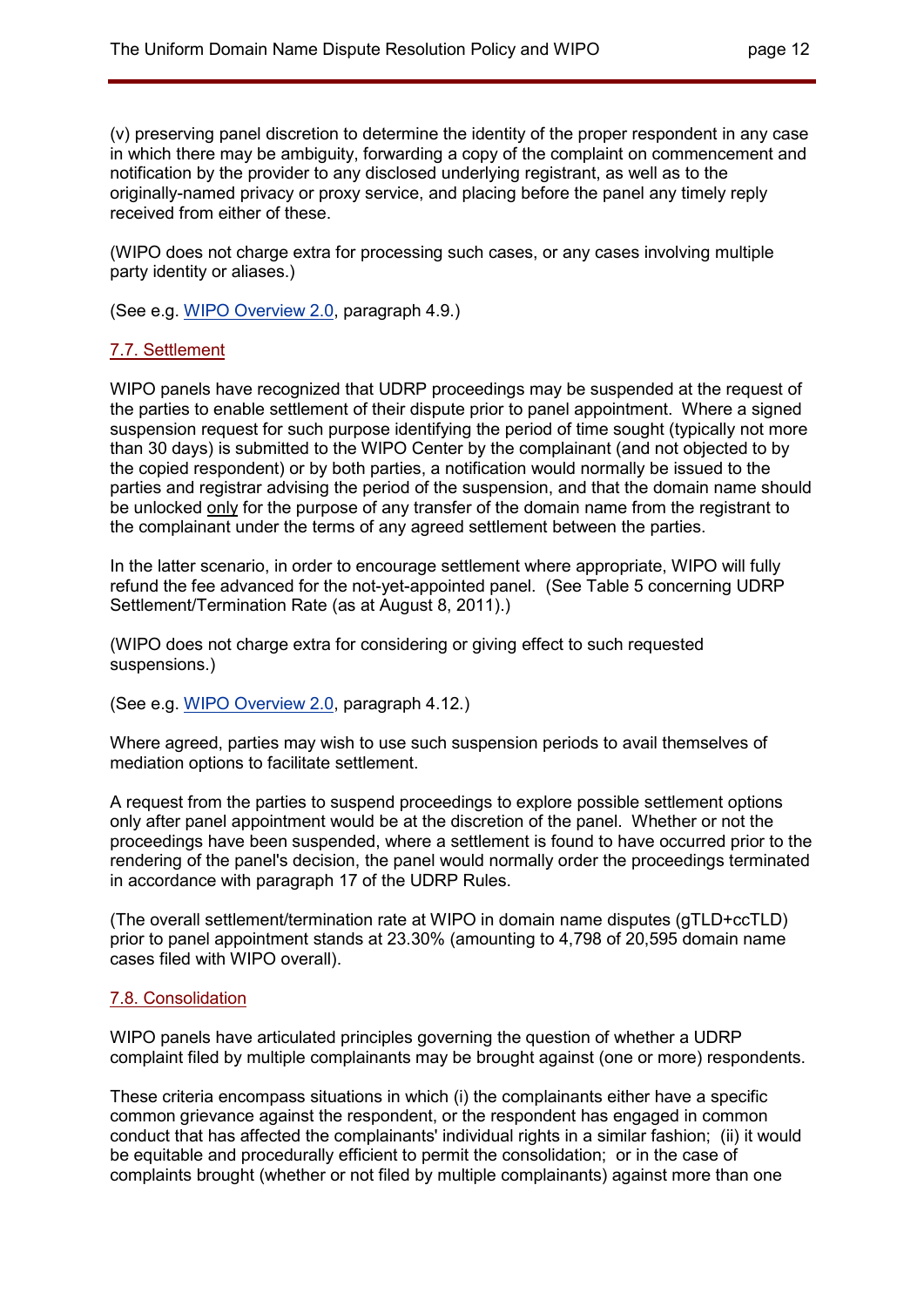respondent, where (i) the domain names or the websites to which they resolve are subject to common control, and (ii) the consolidation would be fair and equitable to all parties.

In order for the filing of a single complaint brought by multiple complainants or against multiple respondents which meets the above criteria to be accepted, such complaint would typically need to be accompanied by a request for consolidation which establishes that the relevant criteria have been met. The onus of establishing this falls on the filing party/parties.

(See e.g. WIPO Overview 2.0, paragraph 4.16.)

# **8. UDRP PANEL TYPE**

The UDRP includes provision for single-member and three-member panel types, depending on the election of the parties. In the event that a single member panel is selected by the complainant, and the respondent does not opt for a three-member panel, the cost of the panel is born by the Complainant, and the provider will appoint a single member panel from its published list of panelists.

Either party may opt for a three-member panel. In the event that the complainant opts for a three-member panel, the cost is born by the complainant as the initiating party of the dispute. In the event that the respondent opts for a three-member panel, the cost of that three-member panel is shared equally between the parties.

Under the UDRP Rules for appointment of three-member panels, each party may nominate three preferred co-panelists, which the provider will endeavor to appoint. The provider then supplies a list of five names for presiding panelist, which the parties then rank, and the provider then appoints the presiding panelist from that list in a manner which reasonably balances submitted party rankings.

The UDRP procedure for a single-member Panel typically runs over a 60 day period, with the procedure for a three-member Panel running over a 75 day period.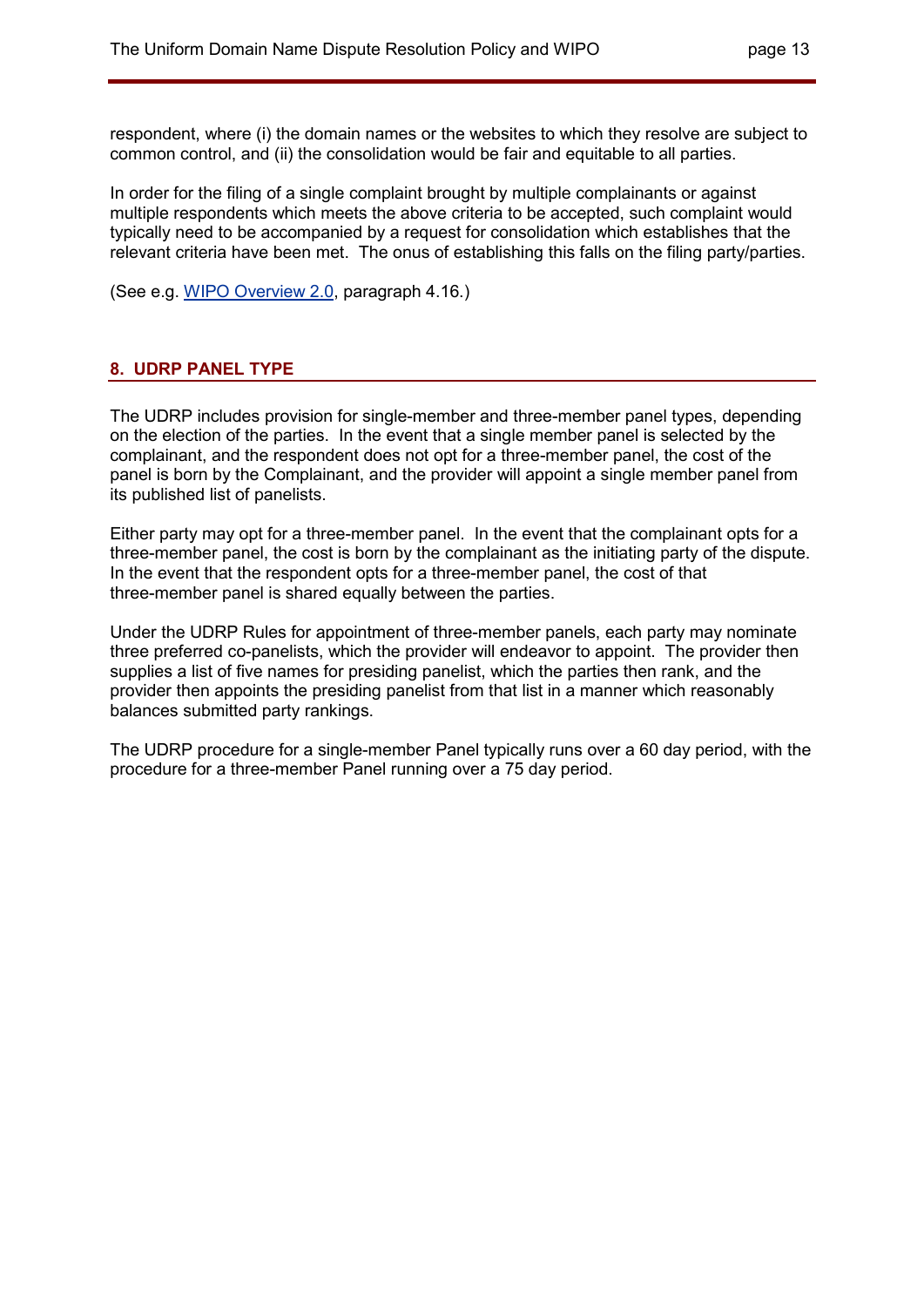



**Table 8: UDRP Time Charts for Single and Three-Member Panels** 



**Table 9: Case Outcome – WIPO UDRP Decisions - Combined Single and Three Member Panel (All Years)**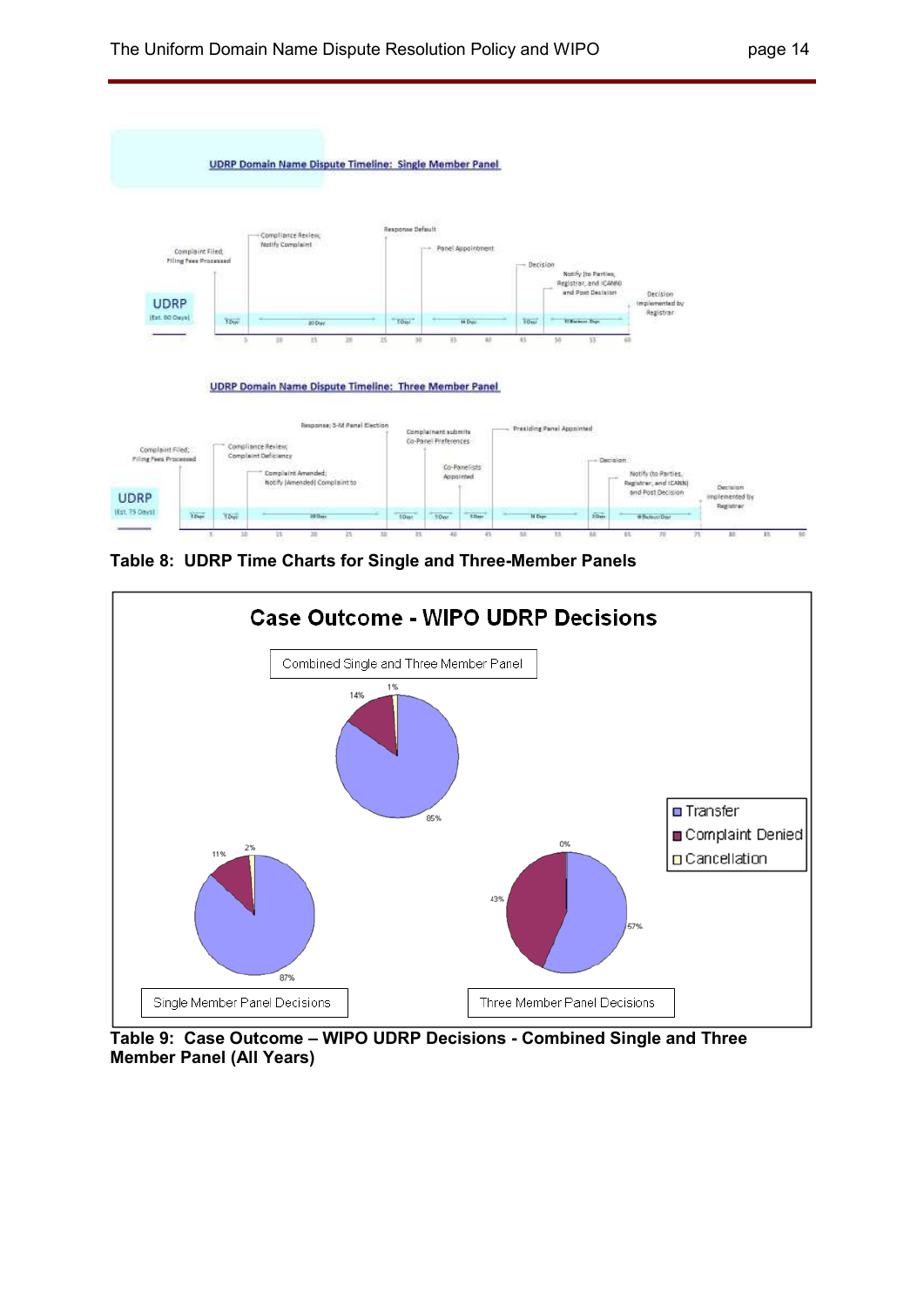

**Table 10: WIPO UDRP Cases (Percentage Defended Cases - Single and Three-Member Panels)**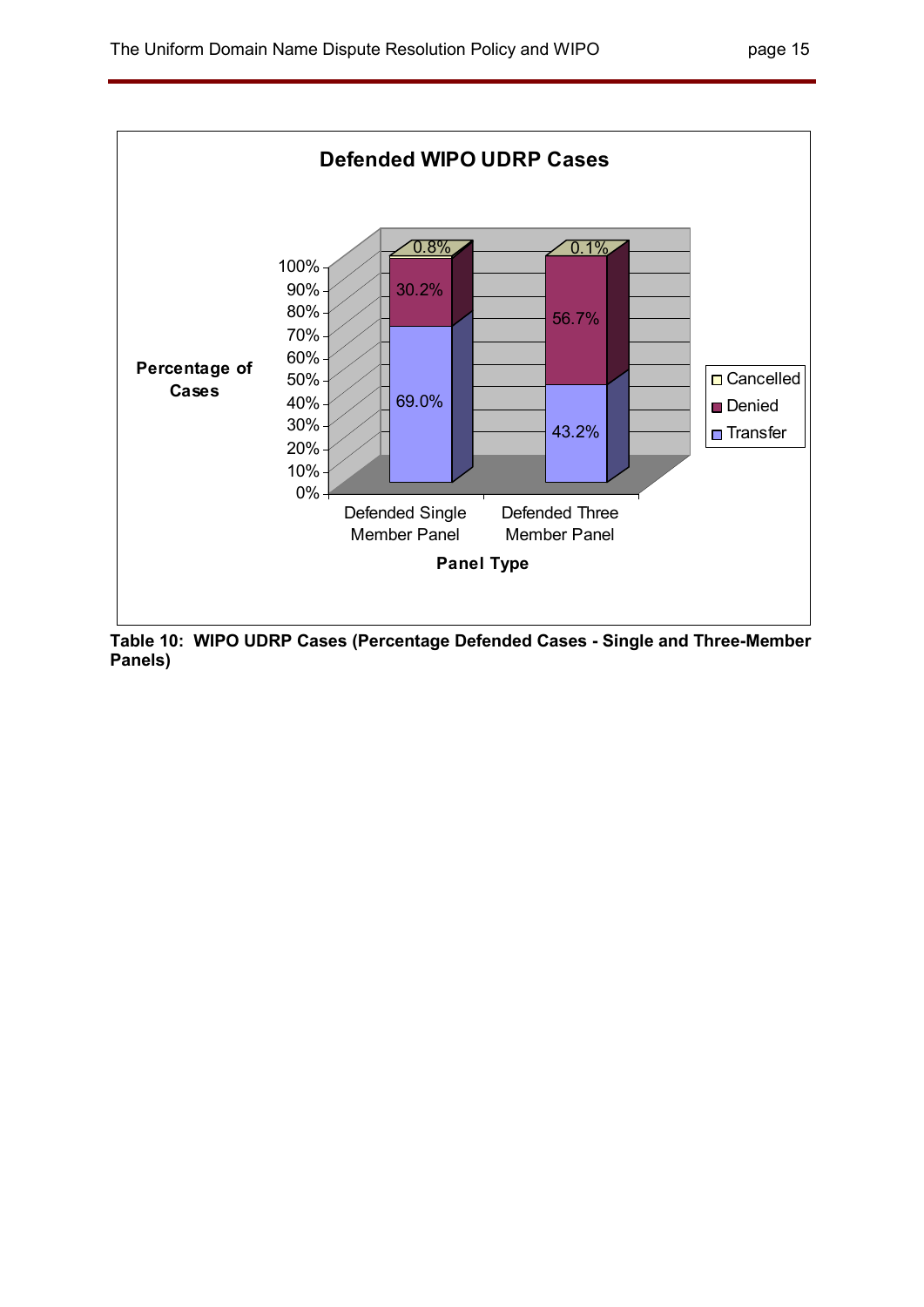

**Table 11: WIPO UDRP Cases (Percentage Undefended Single and Three-Member Panels)** 



**Table 12: WIPO UDRP Case Outcome in Defended/Undefended Cases Overall and by Panel Type**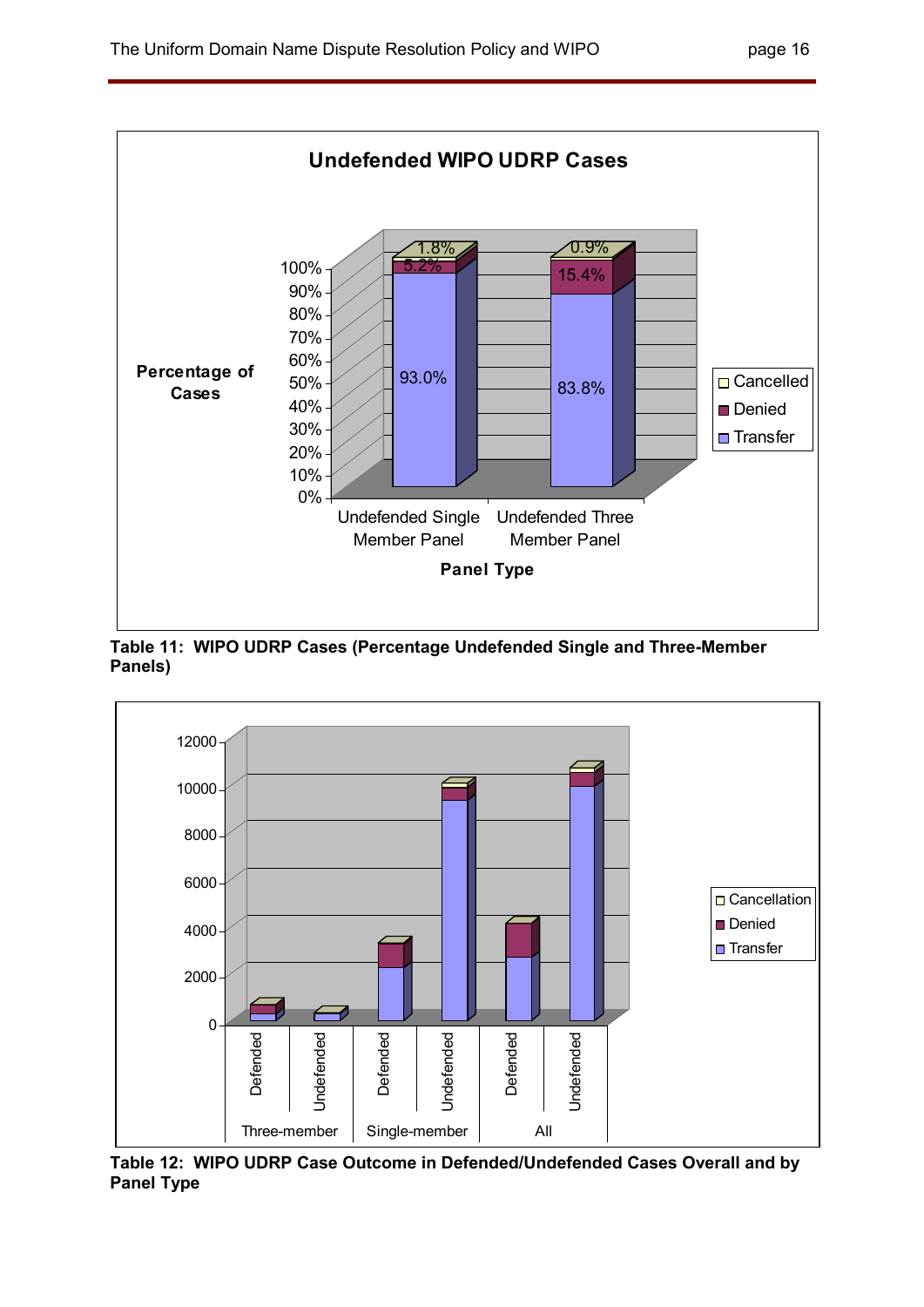

**Table 13: WIPO UDRP Case Outcome in Undefended Cases** 

With respect to Panel appointments at WIPO, the process of panel appointment is a matter that the WIPO Center gives serious consideration to in each and every case, on the basis of objective appointment criteria, including party location, party citations, language, panel availability, conflicts, and panel professional experience, which are transparently discussed every year at Panelists Meetings and Domain Name Workshops. Subject to these criteria, the WIPO Center endeavors to responsibly spread appointments across as broad a range of listed panelists as possible.

As but one illustration of the truly global scope of the UDRP, across the 15,793 domain name disputes processed by WIPO to date in which the matter proceeded to a decision (with approximately a quarter of filed disputes settling prior to panel appointment), 488 different WIPO panelists have been appointed to serve. These panelists have come from 57 countries, across all continents.

Of the 838 domain name disputes processed by WIPO so far in 2011 (through August 8, 2011) where the matter proceeded to a decision, 271 different WIPO panelists were appointed to serve on the panel. These 271 panelists came from 44 different countries, representing appointment across all continents.

WIPO's declaration document is publicly posted on the WIPO website.

The WIPO roster as at August 8, 2011 comprising 456 members is kept under regular review in light of operational needs, and a number of panelists have been added in view of such needs, or have retired over the past 12 years.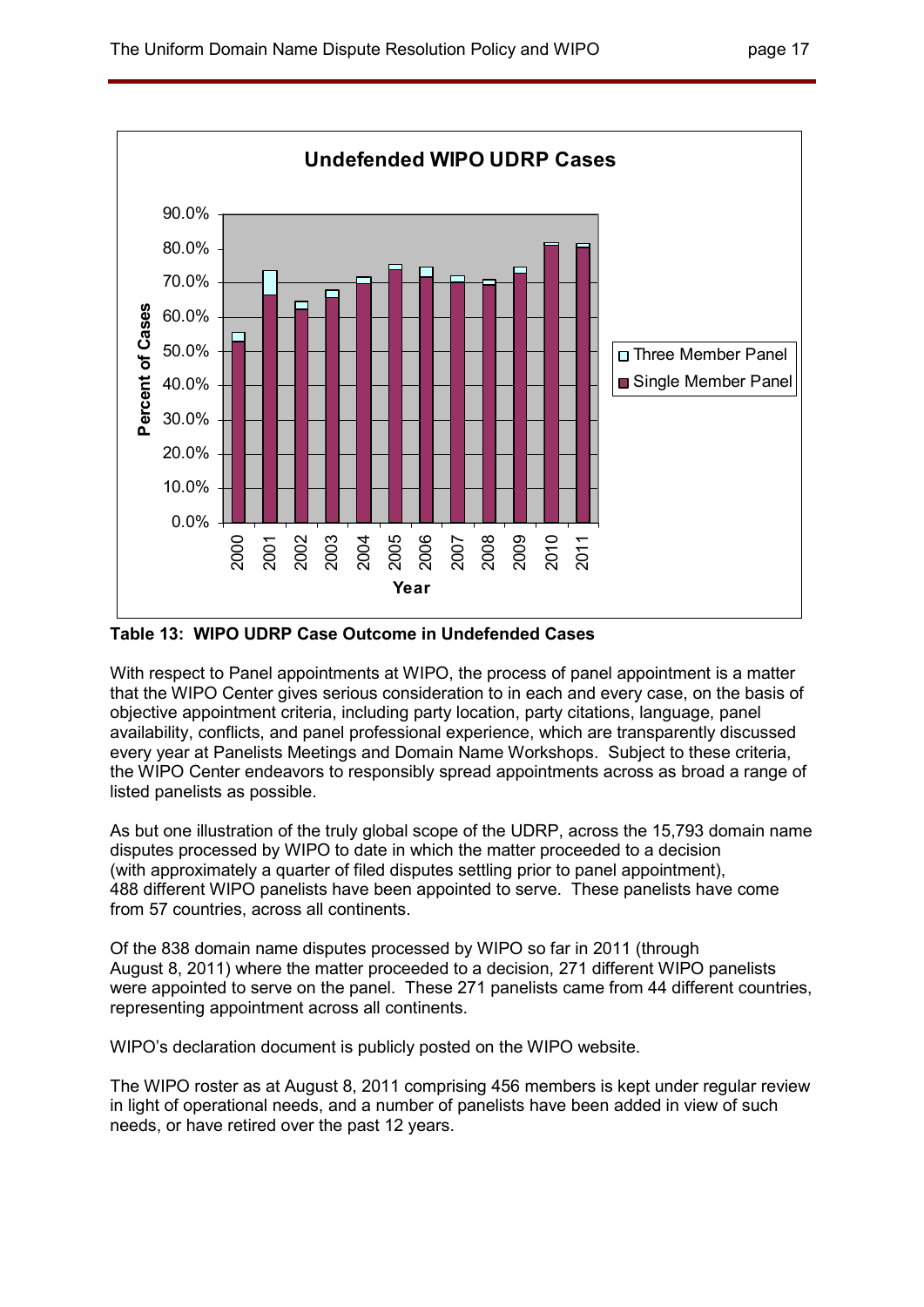# **9. WIPO AND THE UDRP**

Since December 1999 through August 8, 2011, the WIPO Arbitration and Mediation Center has administered more than 21,097 UDRP and UDRP-based cases. Demand for this WIPO service continued in 2010 with trademark holders filing 2,696 complaints, an increase of 28% over the 2009 level. This trend has continued into 2011, with trademark holders having filed 1618 complaints to date, with projections indicating a likely increase of between 5 and 10% over the 2010 level.



**Table 14: WIPO Domain Name Cases By Year** 

The WIPO Center makes available extended online statistics to assist WIPO case parties and neutrals, trademark attorneys, domain name policy makers, the media and academics. (Available WIPO statistics cover many categories, such as "areas of complainant activity", "named respondents", "domain name script" and "25 most cited decisions in complaint". See www.wipo.int/amc/en/domains/statistics.)

A diverse mixture of brand-owning individuals and enterprises, foundations and institutions rely on the WIPO Center's dispute resolution procedures. The top five sectors for complainant business activity overall have been Retail, Fashion, Banking and Finance, Biotechnology, Internet and IT.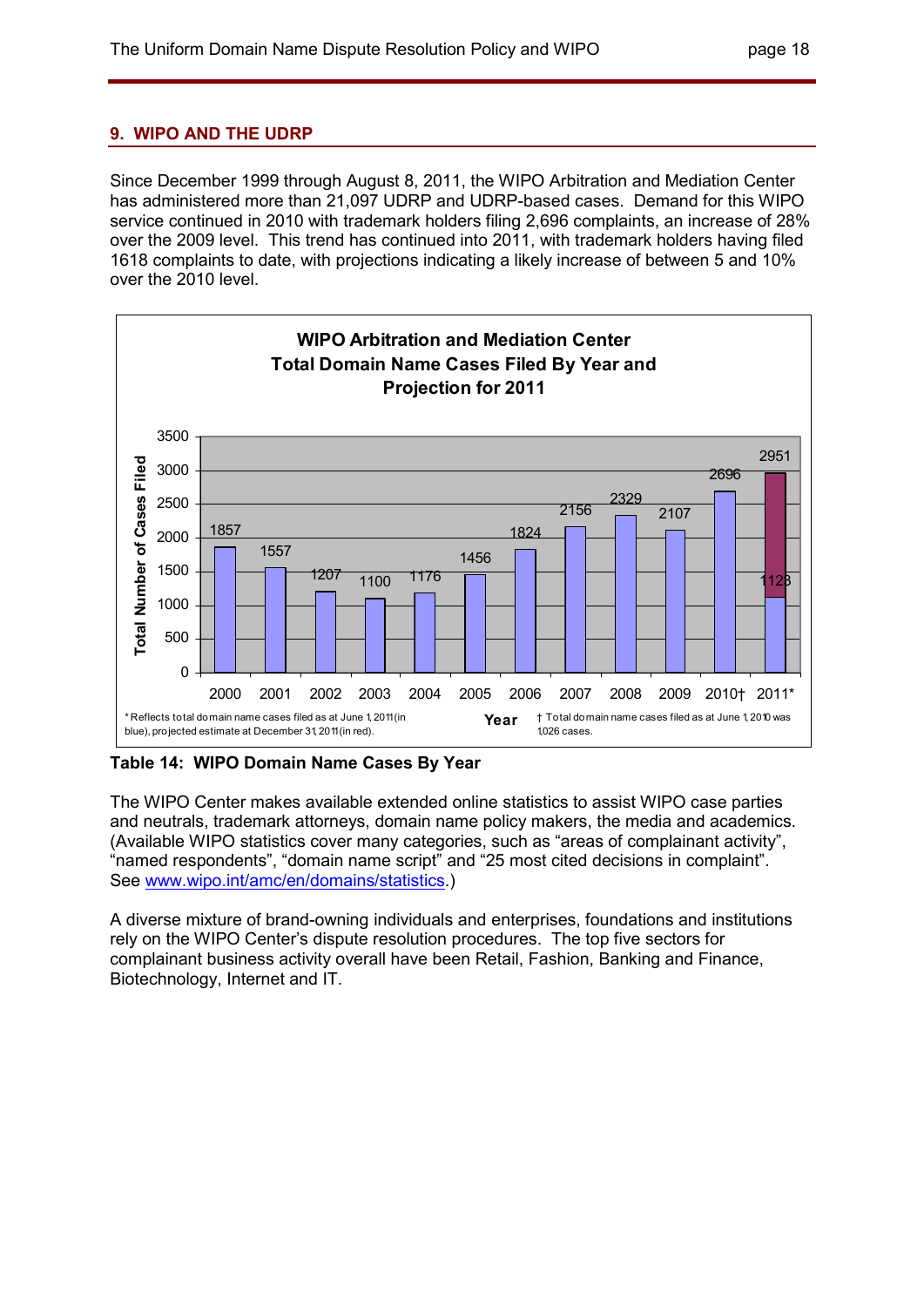

**Table 15: Areas of WIPO Complainant Activity – All Years**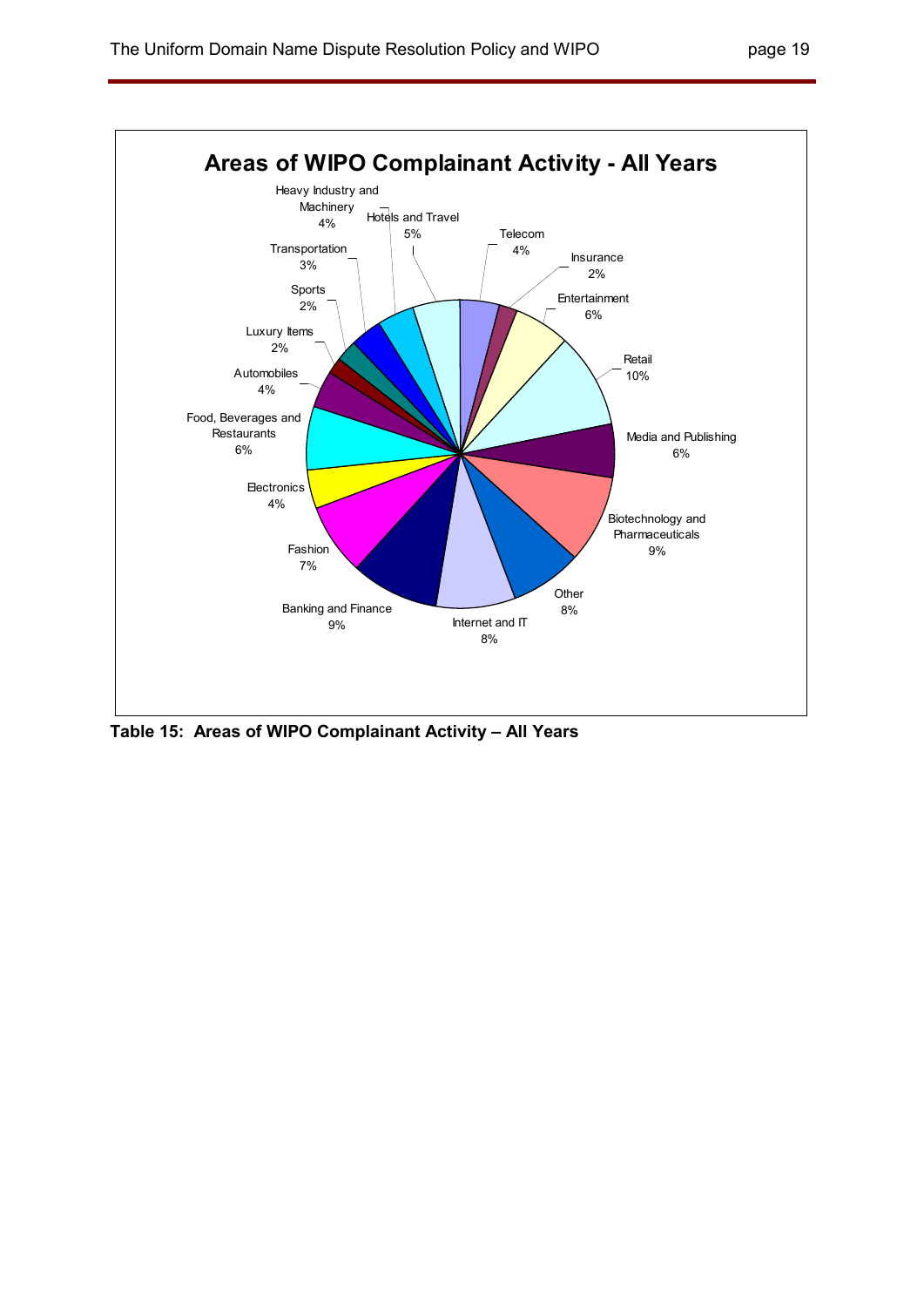

**Table 16: Areas of WIPO Complainant Activity – 2010/2011** 



**Table 17: Areas of WIPO Complainant Activity – Top Five – Filing Trends Across All Years** 

WIPO UDRP proceedings have through August 2011 involved parties from 163 countries. Reflecting the truly global scope of this dispute mechanism, complainants in WIPO cases have represented over 98 countries.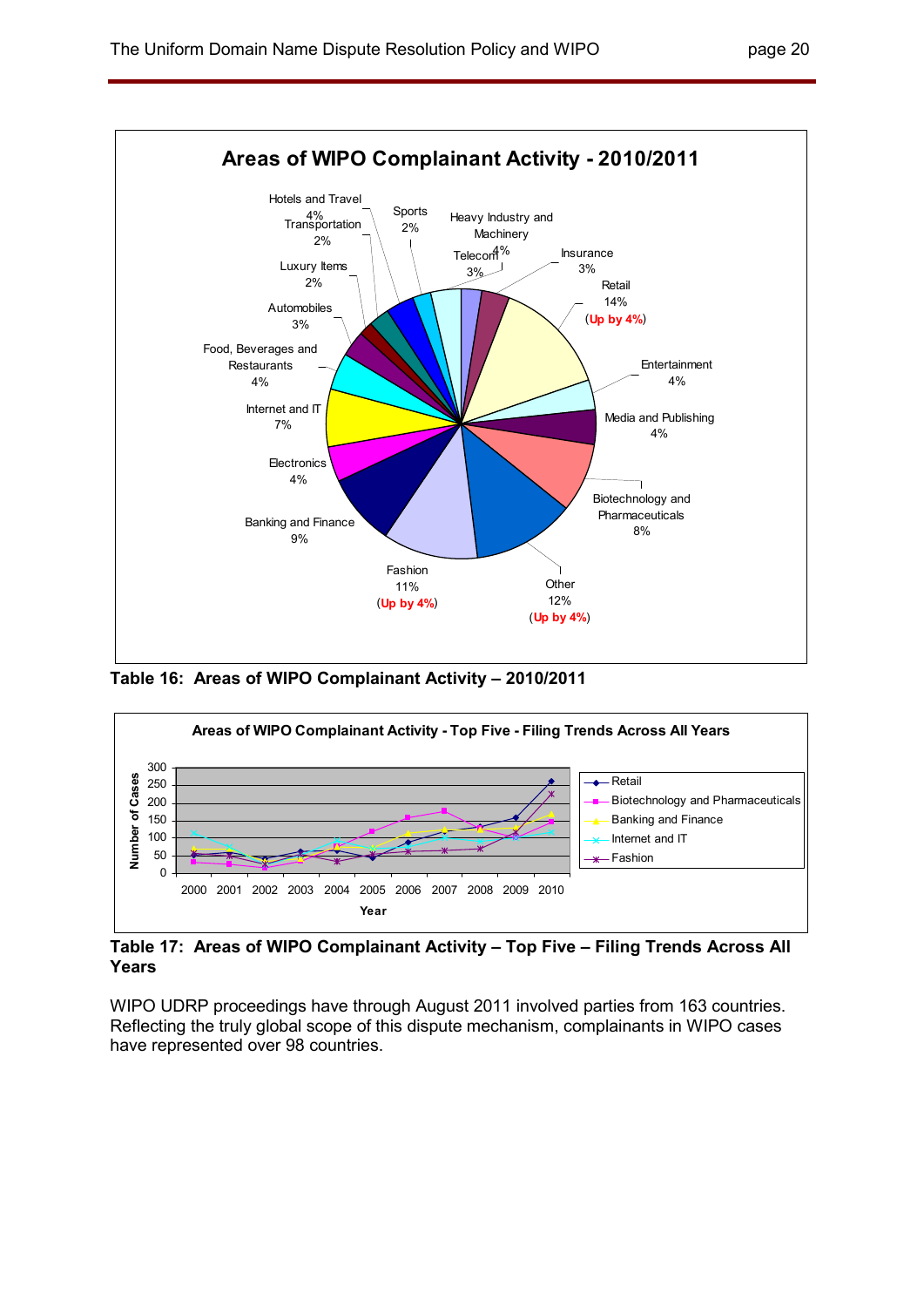| <b>Complainant Country</b> | <b>Number of Cases</b> | <b>Percentage of Cases</b> |
|----------------------------|------------------------|----------------------------|
| United States of America   | 8589                   | 40.74%                     |
| France                     | 2358                   | 11.18%                     |
| United Kingdom             | 1588                   | 7.53%                      |
| Germany                    | 1165                   | 5.53%                      |
| Switzerland                | 1099                   | 5.21%                      |
| Spain                      | 899                    | 4.26%                      |
| Italy                      | 742                    | 3.52%                      |
| <b>Netherlands</b>         | 509                    | 2.41%                      |
| Denmark                    | 467                    | 2.21%                      |
| Canada                     | 398                    | 1.89%                      |
| 1.117A<br>-                | $\sim$<br>.<br>. .     | .<br>.                     |

|  |  |  |  |  | Table 18: WIPO Top Ten Named Complainant Countries - All Years |  |  |
|--|--|--|--|--|----------------------------------------------------------------|--|--|
|--|--|--|--|--|----------------------------------------------------------------|--|--|

| <b>Complainant Country</b> | <b>Number of Cases</b> | <b>Percentage of Cases</b> |
|----------------------------|------------------------|----------------------------|
| United States of America   | 1475                   | 34.00%                     |
| France                     | 518                    | 11.94%                     |
| United Kingdom             | 322                    | 7.42%                      |
| Denmark                    | 261                    | 6.02%                      |
| Switzerland                | 240                    | 5.53%                      |
| Germany                    | 199                    | 4.59%                      |
| Italy                      | 194                    | 4.47%                      |
| <b>Netherlands</b>         | 164                    | 3.78%                      |
| Spain                      | 137                    | 3.16%                      |
| Sweden<br>------           | 112<br>- -<br>. .      | 2.58%<br>------            |

# **Table 19: WIPO Top Ten Named Complainant Countries – 2010/11**

| <b>Respondent Country</b> | <b>Number of Cases</b> | <b>Percentage of Cases</b> |
|---------------------------|------------------------|----------------------------|
| United States of          |                        |                            |
| America                   | 7713                   | 36.58%                     |
| United Kingdom            | 1716                   | 8.14%                      |
| China                     | 1436                   | 6.81%                      |
| Spain                     | 912                    | 4.33%                      |
| Canada                    | 891                    | 4.23%                      |
| Republic of Korea         | 712                    | 3.38%                      |
| France                    | 697                    | 3.31%                      |
| Australia                 | 549                    | 2.60%                      |
| <b>Netherlands</b>        | 483                    | 2.29%                      |
| India                     | 367                    | 1.74%                      |

#### **Table 20: WIPO Top Ten Named Respondent Countries – All Years**

| <b>Respondent Country</b> | <b>Number of Cases</b> | <b>Percentage of Cases</b> |
|---------------------------|------------------------|----------------------------|
| United States of          |                        |                            |
| America                   | 1252                   | 28.86%                     |
| China                     | 537                    | 12.38%                     |
| United Kingdom            | 303                    | 6.98%                      |
| <b>Netherlands</b>        | 181                    | 4.17%                      |
| Spain                     | 158                    | 3.64%                      |
| Australia                 | 155                    | 3.57%                      |
| France                    | 153                    | 3.53%                      |
| Turkey                    | 127                    | 2.93%                      |
| Canada                    | 113                    | 2.60%                      |
| India                     | 101                    | 2.33%                      |

**Table 21: WIPO Top Ten Named Respondent Countries – 2010/11**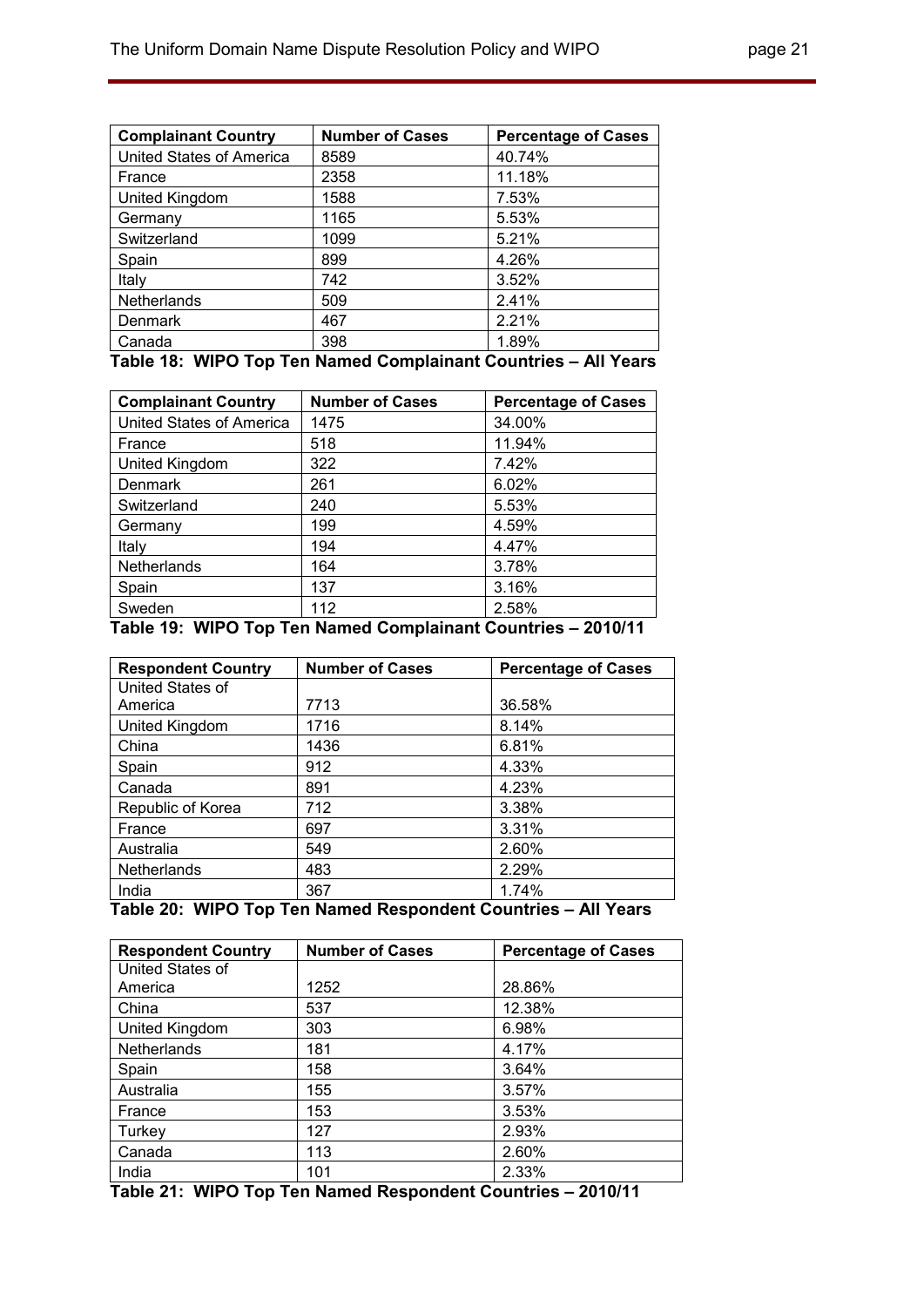In function of the language of the applicable registration agreement of the domain name at issue, or as may be otherwise determined by the Panel, WIPO UDRP proceedings have so far been conducted in 18 different languages, with the top five overall being English, Spanish, French, Chinese, Korean.

| <b>Case Language</b> | <b>Number of Cases</b> | <b>Percentage of Cases</b> |
|----------------------|------------------------|----------------------------|
| English              | 18,721                 | 88.70%                     |
| Spanish              | 856                    | 4.06%                      |
| French               | 597                    | 2.83%                      |
| German               | 255                    | 1.21%                      |
| Korean               | 244                    | 1.16%                      |
| Dutch                | 192                    | 0.91%                      |
| Chinese              | 113                    | 0.54%                      |
| Italian              | 38                     | 0.18%                      |
| Japanese             | 24                     | 0.11%                      |
| Portuguese           | 16                     | 0.08%                      |

**Table 22: Top Ten Languages of WIPO Proceeding** 

# **10. WIPO UDRP FILING FEES**

Under the UDRP, payment of the appropriate filing fee for a complaint is a precondition for the provider commencing work on it. (Given the UDRP restrictions (see paragraphs 3 and 8(a)) on transfer of a disputed domain name during pending UDRP proceedings, and the typical issue of a lock request by the provider to the concerned registrar on complaint filing, this acts in part as a safety valve against the tactical filing of groundless complaints which a party does not in fact intend to pursue.)

WIPO is a non-profit provider, with its published schedule of filing fees based on a simple metric of the number of disputed domain names, and the panel type selected. See WIPO Schedule of UDRP Fees at www.wipo.int/amc/en/domains/fees/index.html.

For example, the WIPO filing fee for a UDRP single-member panel case involving between 1-5 disputed domain names is USD 1,500. This comprises a USD 500 processing fee for the WIPO Center, and USD 1,000 payable to the Panel in the event of appointment and decision. In the event that the matter is suspended, settled and terminated prior to panel appointment, WIPO will typically refund the Complainant the USD 1,000 that would otherwise have been payable to the Panel.

As a non-profit provider, WIPO does not charge extra for correction of identified complaint deficiencies, for cases involving privacy or proxy services, for registrants with multiple aliases, for language of proceeding requests, for consolidation requests, for respondent extension requests, or for supplemental filing requests by either party. Applicable fees are limited to those transparently indicated (by reference to domain name number and panel type) in the relevant WIPO Schedule.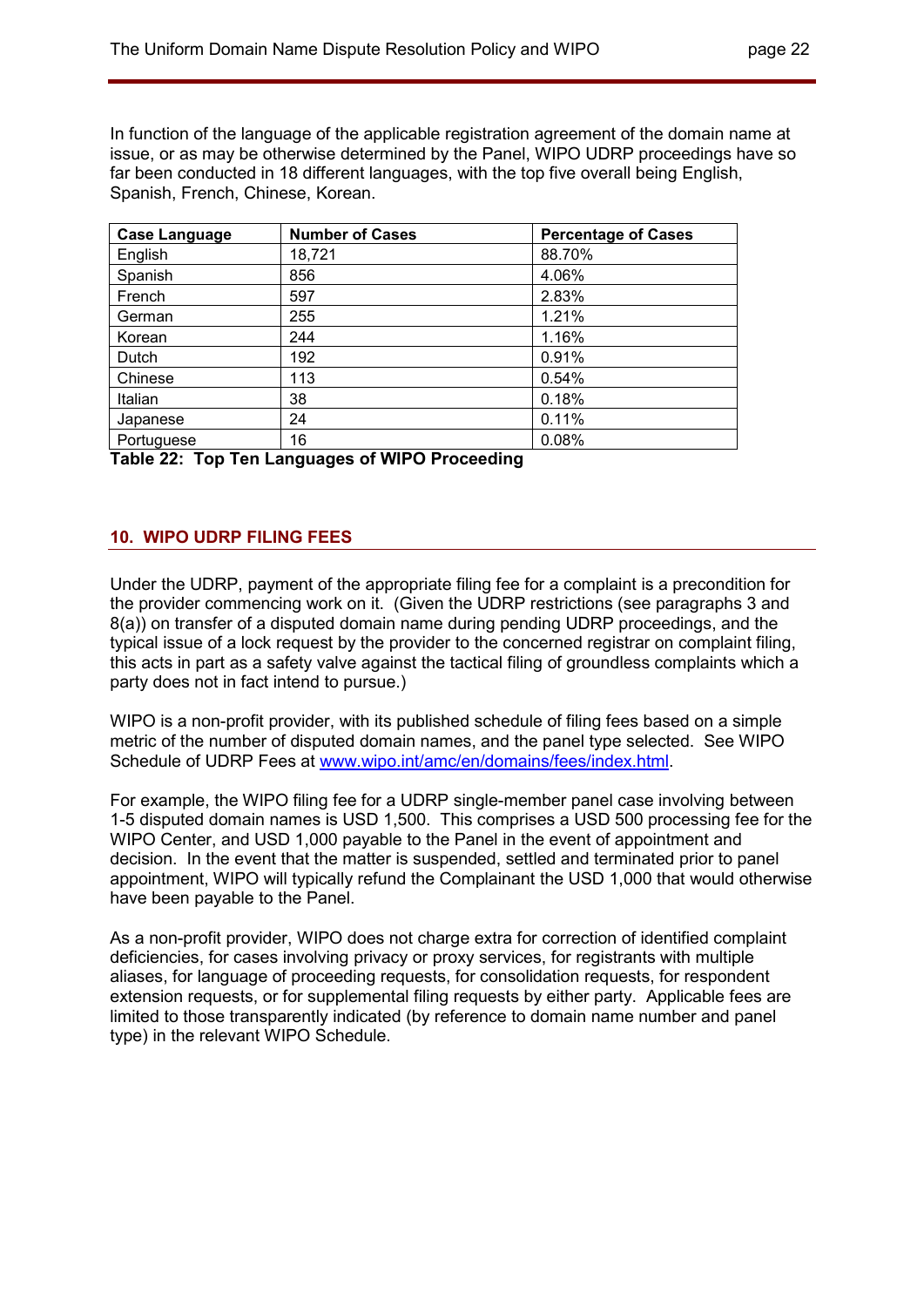### **11. WIPO CONTINUING LEGAL EDUCATION FOR UDRP PRACTITIONERS**

Unique among UDRP providers, the WIPO Center has long offered regular Domain Name Dispute Resolution Workshops for interested parties and organized annual meetings of its Domain Name Panelists. (See e.g. information concerning this year's upcoming WIPO Advanced Domain Name Workshop on Domain Name Dispute Resolution: Overview on Practice and Precedent at www.wipo.int/amc/en/events/workshops/2011/domainname/.)

# **12. IMPROVING THE WIPO UDRP EXPERIENCE**

The WIPO Center regularly conducts market research and engages in outreach with UDRP users regarding their experience of WIPO UDRP services and resources. WIPO client feedback is actively sought and welcome, including by email to the WIPO Center at arbiter.mail@wipo.int. We endeavor to be proactive in meeting user needs where feasible, as well as responsive to received feedback. As a responsible Provider, we believe in workable adjustment to WIPO practice in light of DNS developments wherever feasible within the UDRP framework.

Although WIPO and its Panelists constantly deploy long-standing expertise in applying the UDRP and UDRP Rules, these are ultimately ICANN consensus policies, and can therefore only be amended by ICANN. WIPO does, however, have an extensive history of engagement with ICANN on the UDRP. (See e.g. Selected WIPO Correspondence with ICANN, on UDRP-related matters at

www.wipo.int/amc/en/domains/resources/icann/index.html.) While this active WIPO engagement concerns all aspects of UDRP operation, one more visible result is ICANN's adoption of the eUDRP enabling paperless filing.

Although implementation of UDRP decisions is ultimately a matter for the parties and the concerned registrar, and for ICANN as the accrediting agency, WIPO maintains a registrar liaison service that works with WIPO parties, concerned registrars (of which ICANN has accredited over a thousand to date), and (where necessary) ICANN compliance staff towards resolving registrar-related issues that may arise at any stage of a UDRP proceeding. This service aims to improve understanding with respect to relevant obligations under the Policy and Rules. WIPO's UDRP registrar liaison service, which operates from registrar.liaison@wipo.int, has (over the 2010/11 period) dealt with an average of four UDRP case-related queries per working day in addition to numerous telephone queries on the subject. For WIPO correspondence with ICANN on various registrar issues, see e.g. www.wipo.int/amc/en/domains/resources/icann/index.html.

# **13. WIPO DECISIONS AND RESOURCES**

All WIPO panel decisions are posted on the Center's website. The WIPO Center offers an online overview of broad decision trends on important case issues via the WIPO Overview 2.0 which distills thousands of UDRP cases handled by the Center, which is available at www.wipo.int/amc/en/domains/search/overview2.0/index.html. This globally-used instrument was created and is updated in collaboration with WIPO Panelists in recognition of the need that has been expressed to identify, as much as possible, consensus among UDRP decisions so as to help maintain the consistency of WIPO UDRP jurisprudence.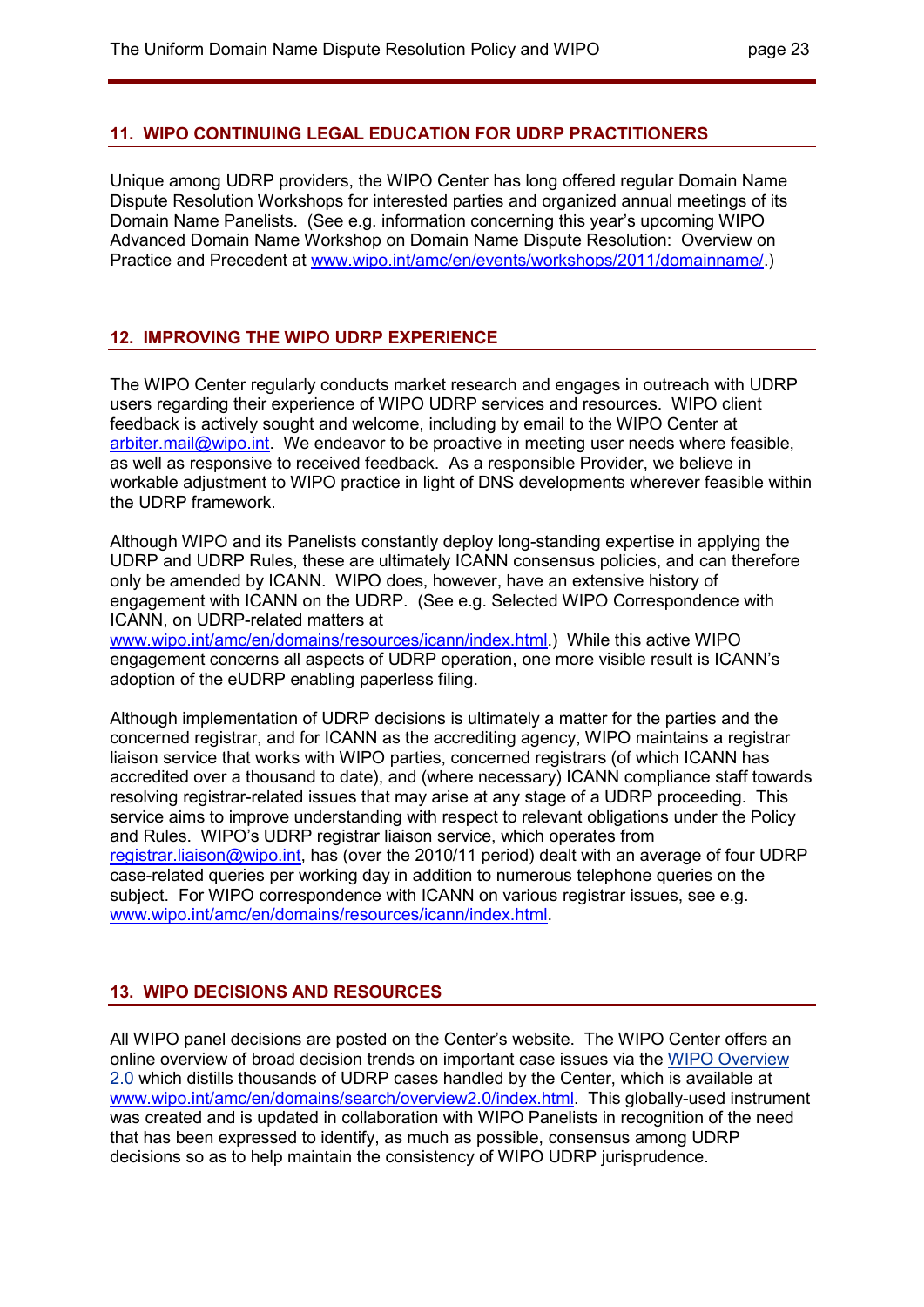To facilitate access to these decisions according to subject matter, the WIPO Center also offers an online searchable Legal Index of WIPO UDRP Decisions, which is available at www.wipo.int/cgi-bin/domains/search/legalindex. Among WIPO's most visited web pages, the Overview and Legal Index have become essential professional resources, allowing panelists, parties, academics or any interested person to familiarize themselves with WIPO case precedent. The Index and Overview are updated periodically to include new categories that primarily reflect developments in the DNS itself.

# **14. DNS DEVELOPMENTS**

One such development has concerned the growth in the number of professional domain name investors and the volume of their activity, and the use of computer software to automatically register (sometimes expired) domain names and their "parking" of often competing advertisements on pay-per-click portal sites. In addition to their value as commercial identifiers, domain names have increasingly taken on aspects of commodities for speculative gain. Whereas traditional domain name abuse involved the registration of domain names by individuals seeking to turn a profit on the "squatted" names, nowadays a growing number of "domainers" are deriving income from the large-scale automated registration of domain names corresponding not only to dictionary terms but also to third-party identifiers.

Another such area of attention is the widespread use of privacy and proxy registration services, which according to ICANN estimates now involves some 25% of domain name registrations. In combination with varying reliability of "WhoIs" registrant contact data, this can pose significant challenges for filing parties, providers, and panels in ascertaining appropriate respondent identity in UDRP proceedings.

Both of these, and many others, are areas which have been addressed extensively by WIPO Panels over many reasoned UDRP decisions in an effort to find practical and workable solutions within the existing UDRP framework. (See e.g. WIPO Overview 2.0, paragraphs 2.6, 3.4, 3.8, 3.9, 4.9.)

# **15. DEVELOPMENTS IN UDRP FILING**

Following ICANN's acceptance of a WIPO proposal, from December 2009 the WIPO Center became the first UDRP provider to remove the requirement to submit and distribute paper copies of pleadings in the UDRP process. This benefits all stakeholders by eliminating the use of vast quantities of paper and the associated production and shipping costs, as well as improving the timeliness of UDRP proceedings without prejudicing either complainants or respondents. It is probable that this change has contributed in part to the increase (by more than a quarter) in UDRP filings over the course of 2010/11.

(Full details of WIPO's eUDRP implementation are available at www.wipo.int/amc/en/domains/rules/eudrp/ and www.wipo.int/export/sites/www/amc/en/docs/icann301208.pdf.)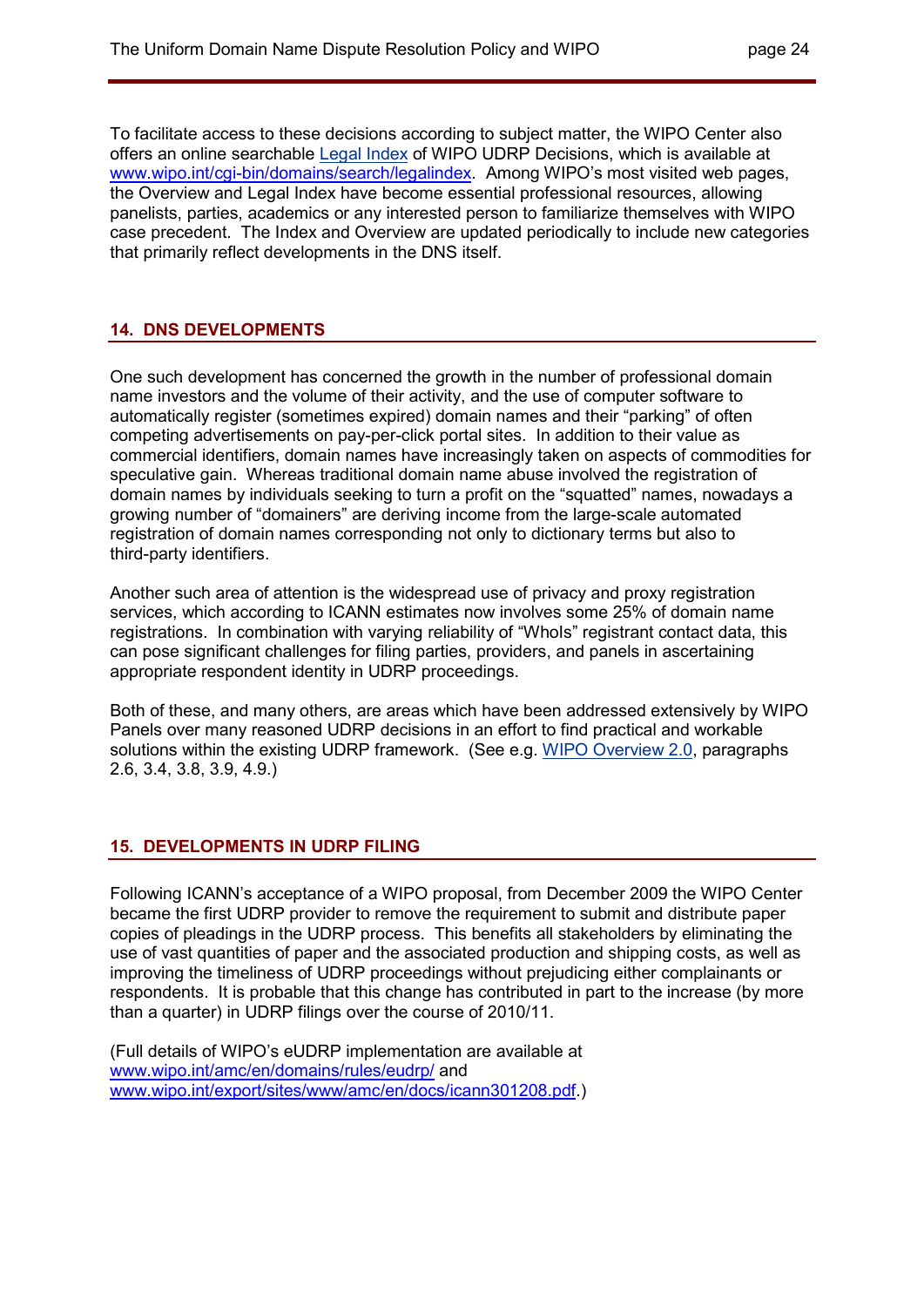### **16. EFFECTIVENESS OF THE UDRP**

The UDRP has long been offering an effective solution for trademark owners, domain name registrants, and registration authorities. Introduced to meet the need for an administrative dispute resolution mechanism purpose-designed to resolve certain trademark-based online conflicts occurring across national jurisdictions while retaining court options, it has won international respect as an expedient alternative to those court options.

Looked at holistically, it has served to keep tens of thousands of disputes out of the courts, and as but one measure of how the system has held up, it is only in the rarest of cases that a UDRP decision has been successfully challenged in court.

It is important to recognize that, in different ways, the existing UDRP framework continues to work to the benefit of all DNS actors. It continues to underpin commercial and legal stability in the DNS, and is widely acknowledged to be functioning well. On the one hand, trademark owners have the benefit of an administrative dispute system which is much quicker and cheaper than the courts, which delivers them an overall success rate in the vast majority of cases with outcomes very rarely challenged in courts. On the other hand, instead of being sued for domain names and damages in court, registrants have the benefit of a more contained system, which moreover includes a three-member panel option in which parties can nominate and rank candidates. Both sides have the benefit of making informed decisions based on more than a decade of collective reasoned jurisprudence, and both have the option of preserved court options for those rare cases in which either party elects to pursue a particular UDRP matter further in a court.

Moreover, by accommodating evolving norms and practices, the UDRP framework has proven to be both effective and flexible. By not seeking to micro-legislate for moments in time, its non-exhaustive concepts of respondent rights or legitimate interests and bad faith are subject to panel interpretation in light of evolving legal norms and business practices. Similarly, panels have appropriate procedural powers. Building on this flexibility, the UDRP, in effect, represents the collective wisdom and public stewardship of hundreds of UDRP panelists across jurisdictions exercised over the course of tens of thousands of reasoned decisions.

As mentioned, examples of practical issues addressed by UDRP panels include privacy and proxy registration services, multiple parties and consolidation principles, language requests, consideration of supplemental filings, and suspension procedures to facilitate party-agreed settlement. The list is long, with these and many other issues continuing to be streamlined by WIPO UDRP panelists in live cases every day.

In this way, the UDRP has incrementally developed as a public system of jurisprudence over many years and thousands of published panel decisions. (See e.g. the WIPO Overview 2.0, which distills broadly-held panel positions on nearly 50 of the most important procedural and substantive issues in some 20,000 WIPO UDRP cases.) The UDRP functions today as the unique result of the care invested by many stakeholders over more than ten years, for public and private benefit.

# **17. REVISING THE UDRP?**

Of course, any legal mechanism might be improved, and from an IP rights holders' perspective, there are numerous ways in which the UDRP might be amended. It could operate on condensed timelines and default decisions. Its scope could extend beyond trademark rights, and additional bad-faith scenarios expressly included.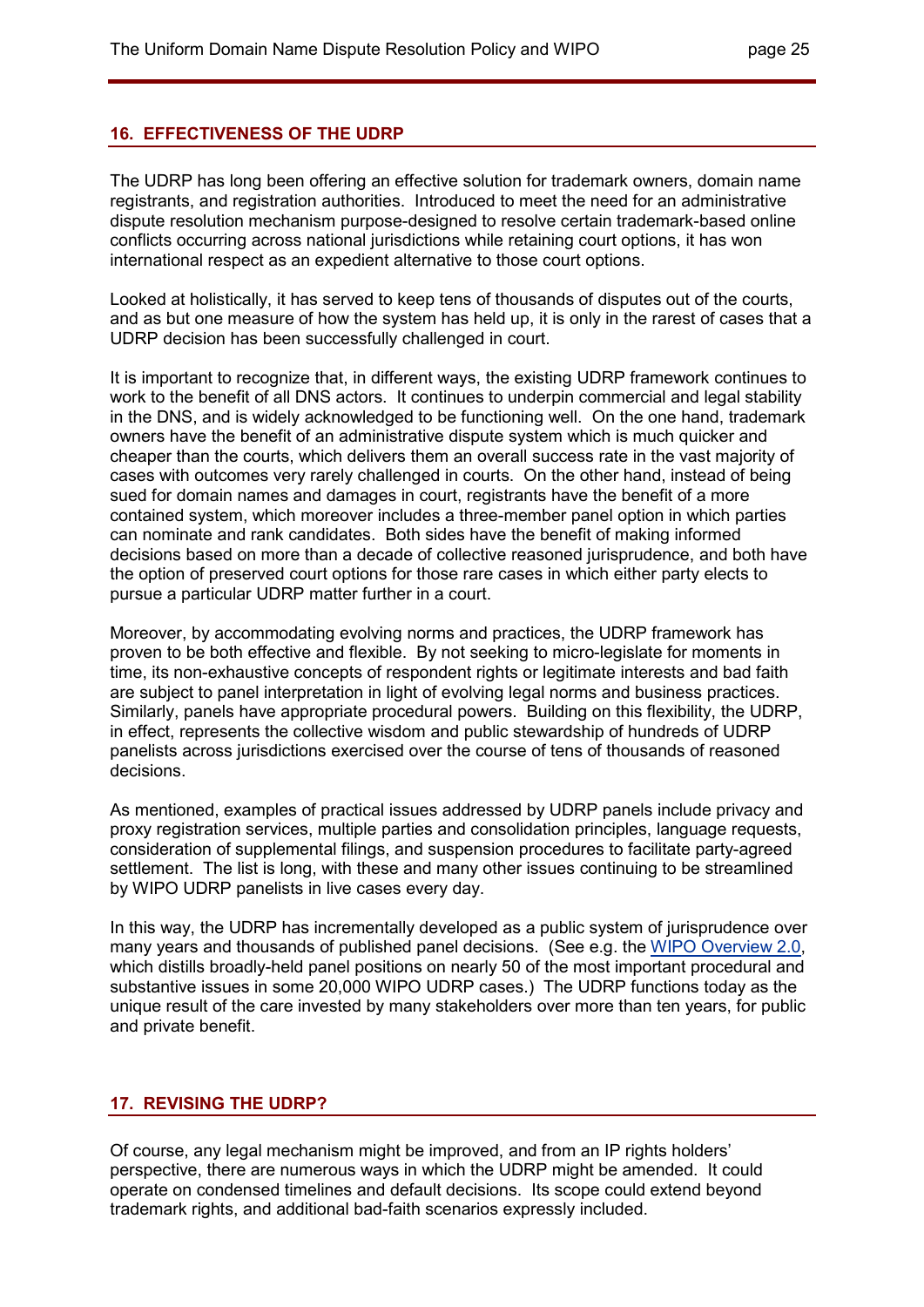For example, in 2010/11, WIPO estimates that some form of counterfeiting was alleged in approximately 20% of filed complaints. Calls have been made for damages options and "loser pays" models. The UDRP could also be expanded to address certain forms of intermediary behavior. Some stakeholders are on record with calls for revision to the UDRP definition of cybersquatting, and for the introduction of layered appeal processes.

But the question today is not so much whether the UDRP might be improved in theory or concept – although that in itself may be an important discussion – but rather, whether it could effectively survive an ICANN process nominally directed to that end. Institutionally IP occupies only a minor ICANN voting role, and experiences to date with new gTLD RPMs, including the URS on the second level, unmistakably demonstrate this.

Furthermore, early-day ICANN efforts to revise the UDRP merely produced polarized debate, with its only successful amendment resulting from the highly-targeted, non-contentious ICANN adoption of the WIPO-proposed paperless "eUDRP".

Subjecting the UDRP model to an ICANN decision process weighted against legitimate IP interests hardly seems likely to produce positive net results for this mechanism. It is likely to be highly contentious and resource-intensive and to foster a sense of destabilization at a time when brand-owners will be looking to the existing UDRP as the only proven mechanism in place to absorb the impact of gTLD expansion.

Discussing possible improvements to the framework of any legal mechanism can be healthy, but the process and timing for serious change must be right. Is this really the time to be talking about opening up the functioning and overall effective UDRP to still more rounds of ICANN process, or rather to be focusing ICANN's attention on the value of the existing UDRP as a known and reliable quantity?

Might it be more propitious to encourage ICANN to respect its own expressed acknowledgment of the overall success as well as the commercially important role presently played by the "existing, long-standing and tested" UDRP, and to instead refocus its spotlight on the much older (and less transparent) practice of cybersquatting, which the UDRP was introduced to address?

(See further WIPO letters to ICANN of July 15, 2011 and May 6, 2011 regarding the current state of the UDRP, which are posted on the WIPO Center's website at www.wipo.int/export/sites/www/amc/en/docs/icann150711.pdf and www.wipo.int/export/sites/www/amc/en/docs/icann060511.pdf respectively).

# **18. WIPO CONCLUDING REFLECTIONS ON CERTAIN PROPOSALS TO REVISE THE UDRP**

#### Loser pays

Introduction of some form of loser pays model into the UDRP may be attractive to brand owners in principle, but would warrant very serious reflection. Such a revision would require a Policy and Rules change (with the risk of dilution and destabilization this may imply if pursued through a minority IP controlled ICANN process). It would inevitably add time, complexity and probably administration cost to what is intended to be a simple mechanism for clear cases of cybersquatting. Payment enforceability would be a major issue (including from who and how to collect). An escrow obligation on registrants merely to be heard and participate would be highly contentious, and "locking out" non-paying respondents submitting timely replies may raise procedural fairness issues (including in courts down the line).